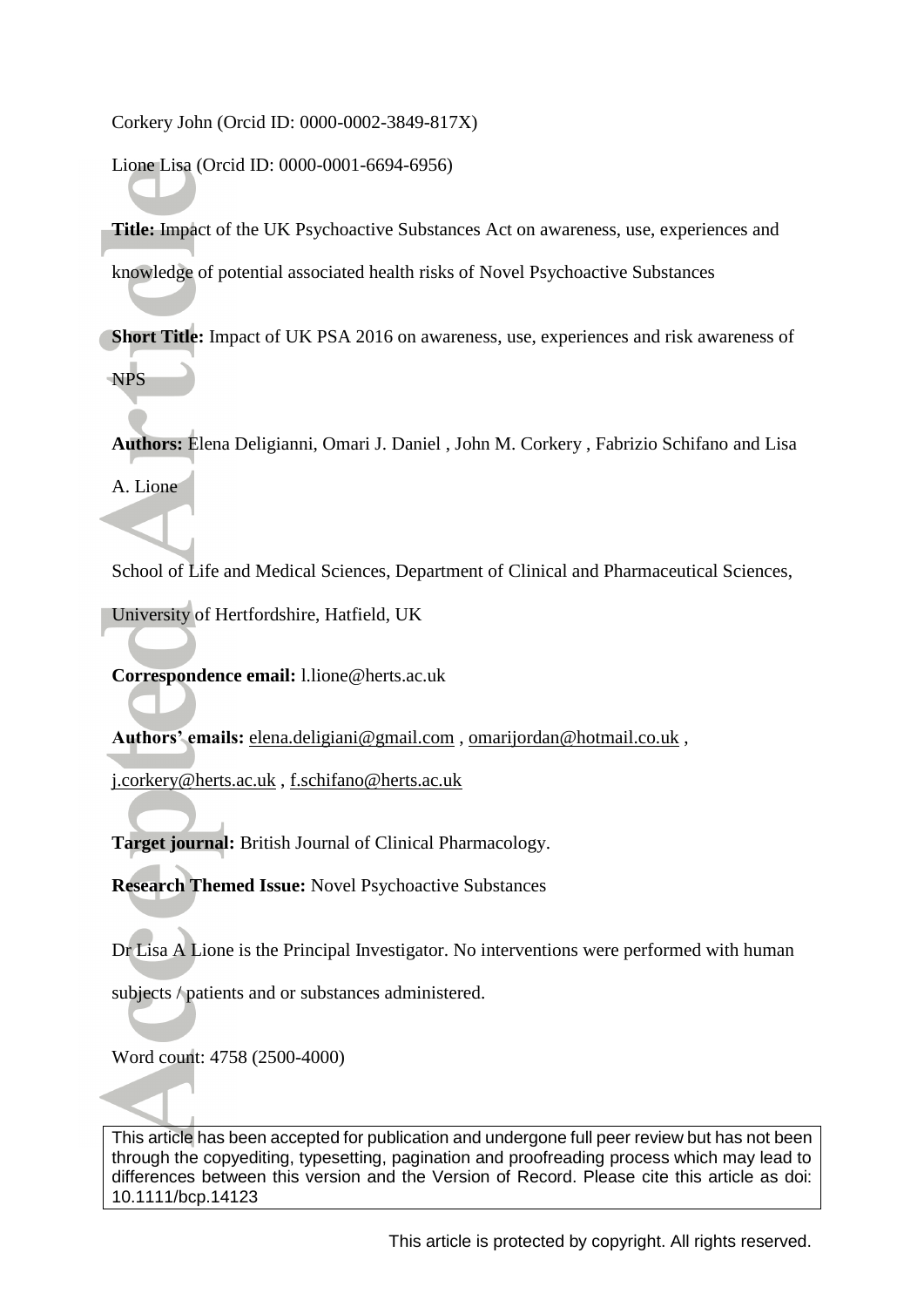**Keywords:** novel psychoactive substances (NPS), online survey, recreational use, policy, Psychoactive Substances Act 2016, psychoactive effects

#### **Abstract** (**250 words)**

**Aims:** The risk of potential harms prompted the UK government to introduce the Psychoactive Substances Act (PSA) in 2016. The aim of the present study was to evaluate the impact and effectiveness of this new legislation on patterns of NPS awareness, use, experiences and risk awareness in a self-selected sample of UK consumers to inform education and policy.

**Methods:** The Bristol Online Survey was advertised on the Bluelight drug forum and social media Facebook pages and University email between 7 January and 7 February 2015 (168 responses) and 9 March to 18 September 2017 (726 responses). UK country of residence responses were extracted for analysis (SPSS).

**Results:** In a predominantly university-educated, young (< 25 years) self-selecting sample, one year after introduction of the legislation, NPS use (in males, under 18s, those educated to school/college level,  $p<0.001$ ) has increased, whilst health risk awareness has not changed and remains poor. Users are switching to sourcing NPS via street dealers (49%) and the darknet (31%) and showing an increase in preference for the herbal NPS *Salvia divinorum* (p<0.05). The main reasons for NPS use remain the influence of friends (69%) in a social setting and to 'get high' (76%) usually in combination with alcohol, cannabis or ecstasy.

**Conclusions:** Regulation alone, so far, has not impacted on health risk awareness, NPS drug demand and culture in our UK survey sample. Alongside regulation, NPS health promotion education (particularly in schools, colleges) is needed that addresses resilience and both the risks and beneficial effects of NPS.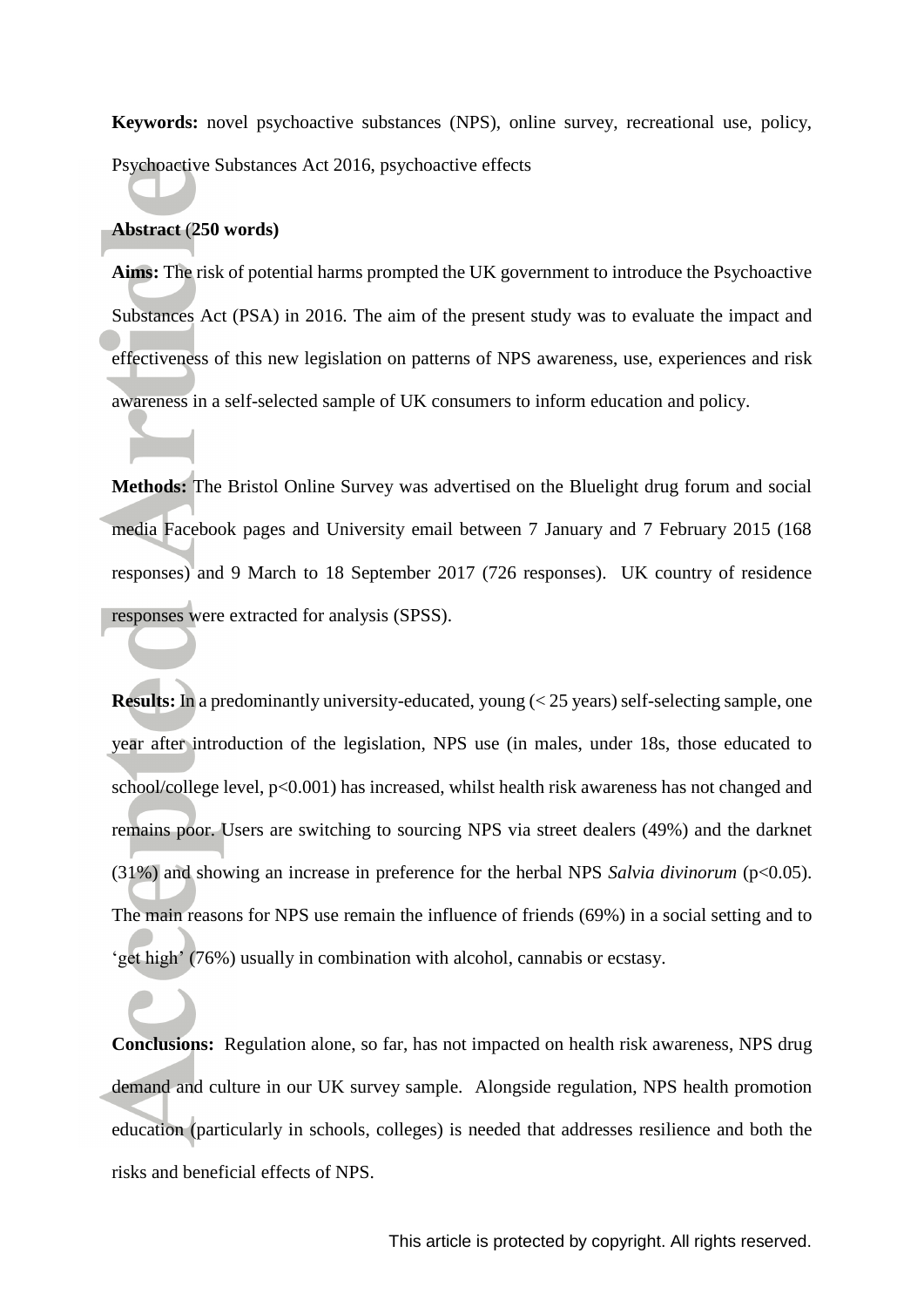#### **What is already known about this subject:**

- Government evaluation review of its 2016 PSA shows indications of reduced UK NPS use in the general population.
- No systematic evaluation of the impact and effectiveness of the UK 2016 PSA on patterns of NPS use, experiences and health risk perception has been undertaken in vulnerable user groups.

# **What this study adds:**

Acce

- UK NPS use in under 18, school/college educated males has increased, whilst reasons, motivations and health risk perceptions of NPS have not changed.
- There is a shift to sourcing NPS from street dealers and the darknet and an increase in the harder to regulate herb *Salvia Dinivorium*.
- Statutory drug education programmes in schools providing resilience and risk management skills on drug use are needed alongside policy.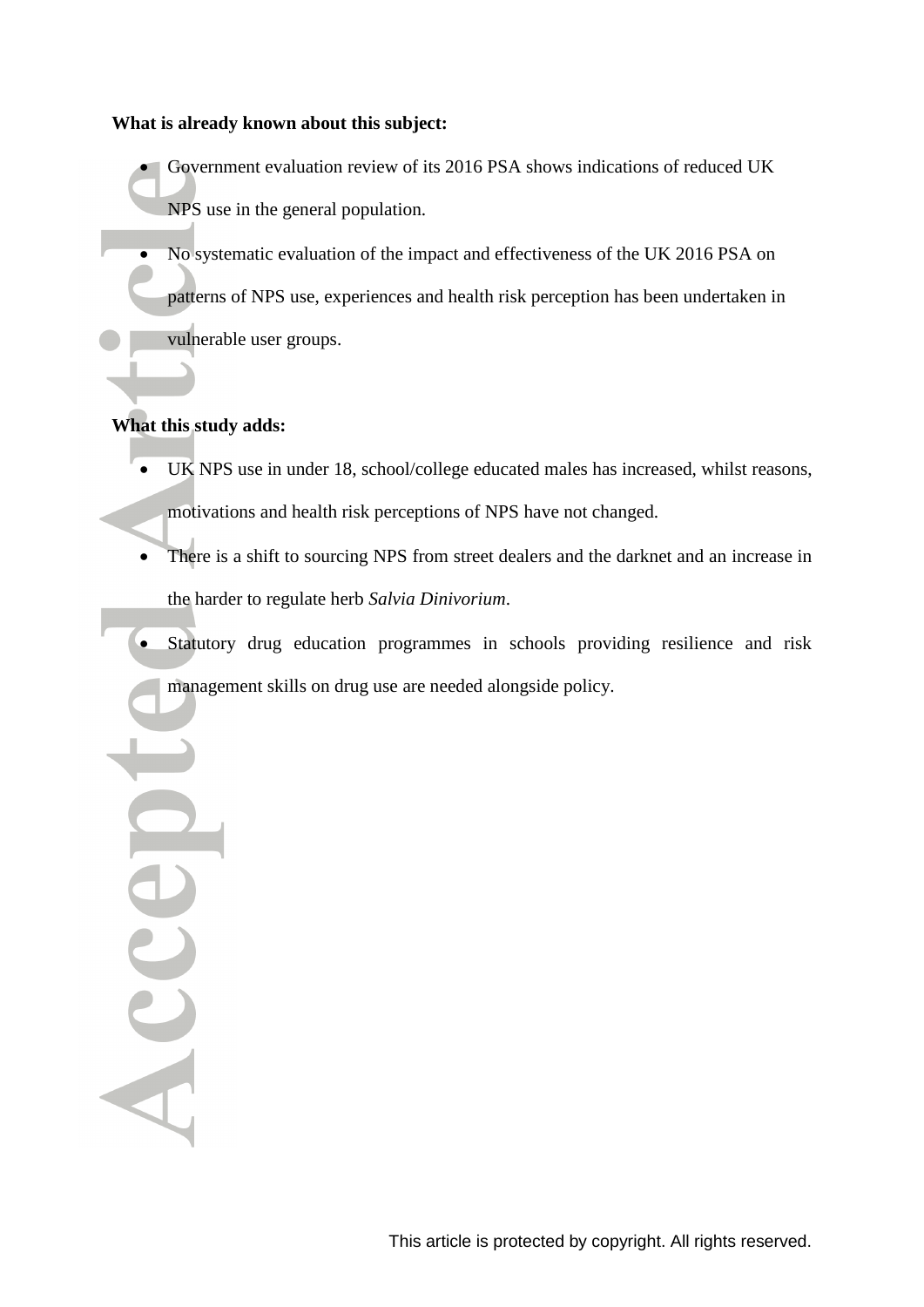#### **Introduction (718 words)**

The emergence of Novel Psychoactive Substances (NPSs) has created a challenge for drug policy-makers worldwide and a substantial global threat for public health. NPSs vary widely with inconsistent composition and potency often being significant factors in the health risks they pose. Up to 2017, over 60 countries have implemented legal responses to control NPS [1]. The European Union (EU) Early Warning System currently monitors over 670 NPS [2]. Various laws and controls have been created to tackle NPS diffusion across Europe [3] and even though there is no uniform consensus, two trends are identifiable. First, in line with public opinion, there appears to be a general move towards the use of the threat of prison to deter suppliers [4] and, second, it seems that countries are choosing not to use criminal sanctions for those possessing a new psychoactive substance for personal use [5].

The UK is one of the biggest consumers of NPSs in Europe with frequent reports of serious clinical and public health issues, particularly for vulnerable groups (prisoners, teenagers, homeless) [6]. Although NPSs account for a small share of drug-related harms in the UK, compared with traditional drugs, [7-9] the management [10] and severity of harms e.g. longterm health issues prompted the UK government to bring in the Psychoactive Substances Act (PSA) 2016 banning the production, supply, importation and exportation of NPS, but permitting possession (with some exemptions) [11].

The PSA 2016 does appear to have reduced UK-based online NPS stores and offline retail headshops [7,12]. Furthermore during 2017, 51 new NPSs were detected in Europe [2], fewer than the previous 3 years, which may, in part, be due to measures taken by some national governments in Europe, such as the UK, to target producers and retailers of NPSs by prohibiting their open sale as 'legal highs'. Despite this encouraging decline the overall number of NPSs available on the market continues to grow and there is evidence that high potency substances are increasing [7,13] and that legal markets are being displaced by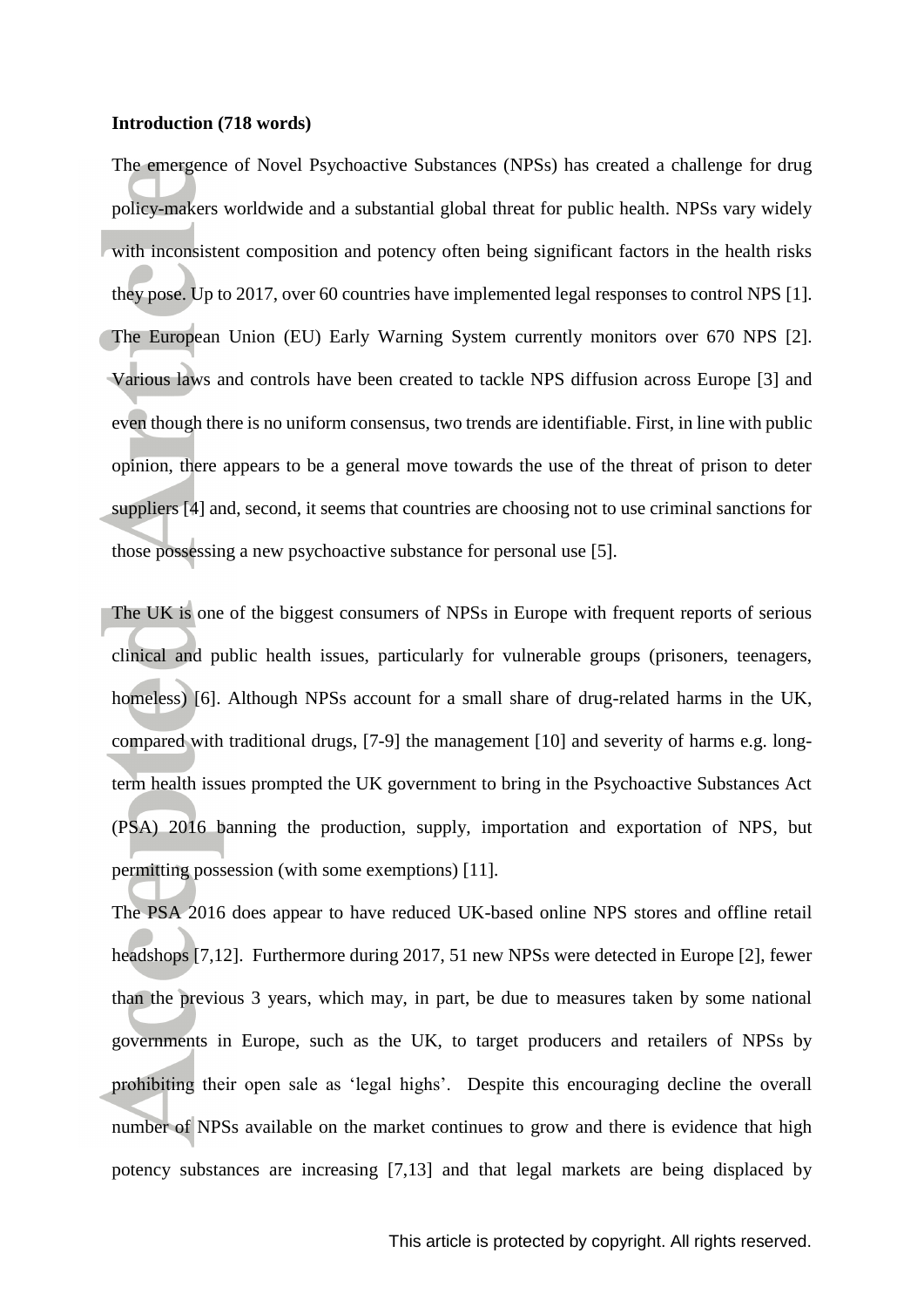alternative routes, such as street-level drug dealing or crypto-markets [7,14]. Prohibition will not address supply of NPSs via the largely untraceable area of the internet, especially the darknet, nor will it address drug demand – the basic human desire for seeking pleasure and altered states of consciousness. Worryingly, since 2014, the number of UK drug-users who have bought their drugs from crypto-markets has risen from 12% to 25% [15].

Despite legislation being one of the primary means used to tackle NPS availability, no systematic evaluation of the impact and effectiveness of this UK ban on patterns of NPS use has been undertaken. Evidence of the impact and effectiveness of drugs policy enactment is captured by the number of drug-related deaths and offences, drug seizures, forensics, clinical case reports, and emergency department presentations. Alongside these sources, surveying users helps build an in‐depth picture on the patterns of NPS use. However, few surveys capture NPSs users' perceptions of safety [16,17], their motivations [18-20], preferences and settings for NPS use and importantly their educational background. The search for pleasure is what drives consumer markets for psychoactive drugs, both legal and illegal, but, at present, public policy gives no weight to preferences. For example, preferences for NPSs differ across European (prefer stimulants) and US (prefer cannabimimetics) markets [21]. Understanding consumer reasons and motivations for NPS use would enhance government-targeted prevention interventions to the appropriate target groups [18].

It is, therefore, important that reliable and up-to-date survey data are available to inform education and policy in this area. We recently reported that public awareness of NPS and, importantly, perceptions of the potential health risks associated with NPS use was lacking in a small sample of predominantly university-educated young people, mainly from the UK and Greece [22] highlighting a need for governments to take responsibility for educating their own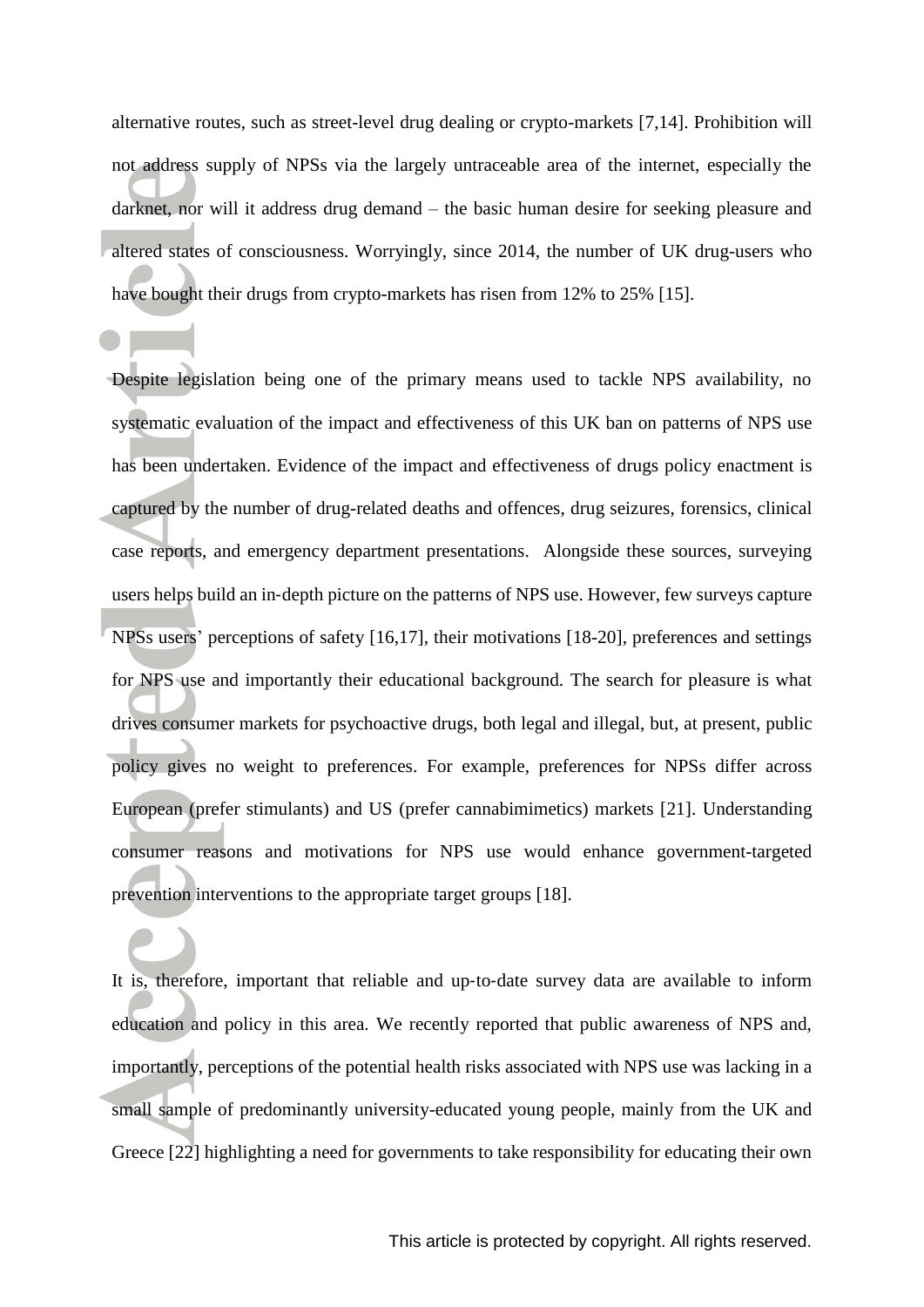consumer markets, as well as protecting them with legislation. Our online survey presented in this paper was designed and ran in 2015 and then again in 2017 with two aims – first to provide data on the impact of the PSA 2016 Act on UK consumer awareness and use of NPSs and second to provide data on UK consumer NPSs preferences, motivations, experiences and health perceptions. Some of these survey findings were presented at the VIth International Novel Psychoactive Substances conference [23].

#### **Methods (581 words)**

Following our previous study available online between 7 January and 7 February 2015 (168 responses obtained) [22] our survey was updated to capture sourcing and setting for NPS use and relaunched online between 9 March and 18 September 2017 (726 responses). UK country of residence responses were extracted for analysis and comparison of NPS awareness and use in 2015 and 2017, one year before and one year after the introduction of the UK PSA 2016.

To elicit the views of individuals and to get a wide range of views in a short time, an online survey was considered the most appropriate method, having been previously used by the authors in order to obtain information on NPS [22]. The survey was developed using Bristol Online Survey (www. survey.bris.ac.uk), a Web survey development service with wide readership. This product was used as it is freely available to the University of Hertfordshire, provides analytical tools, and is easy to use. The survey instrument was designed to capture patterns of NPS awareness (had they heard of NPS or 'legal highs'), use, preference, motivations, experiences and health risk perceptions.

In the updated 2017 survey there were 38 structured questions split into four sections. The first two sections were mandatory (11 questions on demographics and NPS awareness, use, and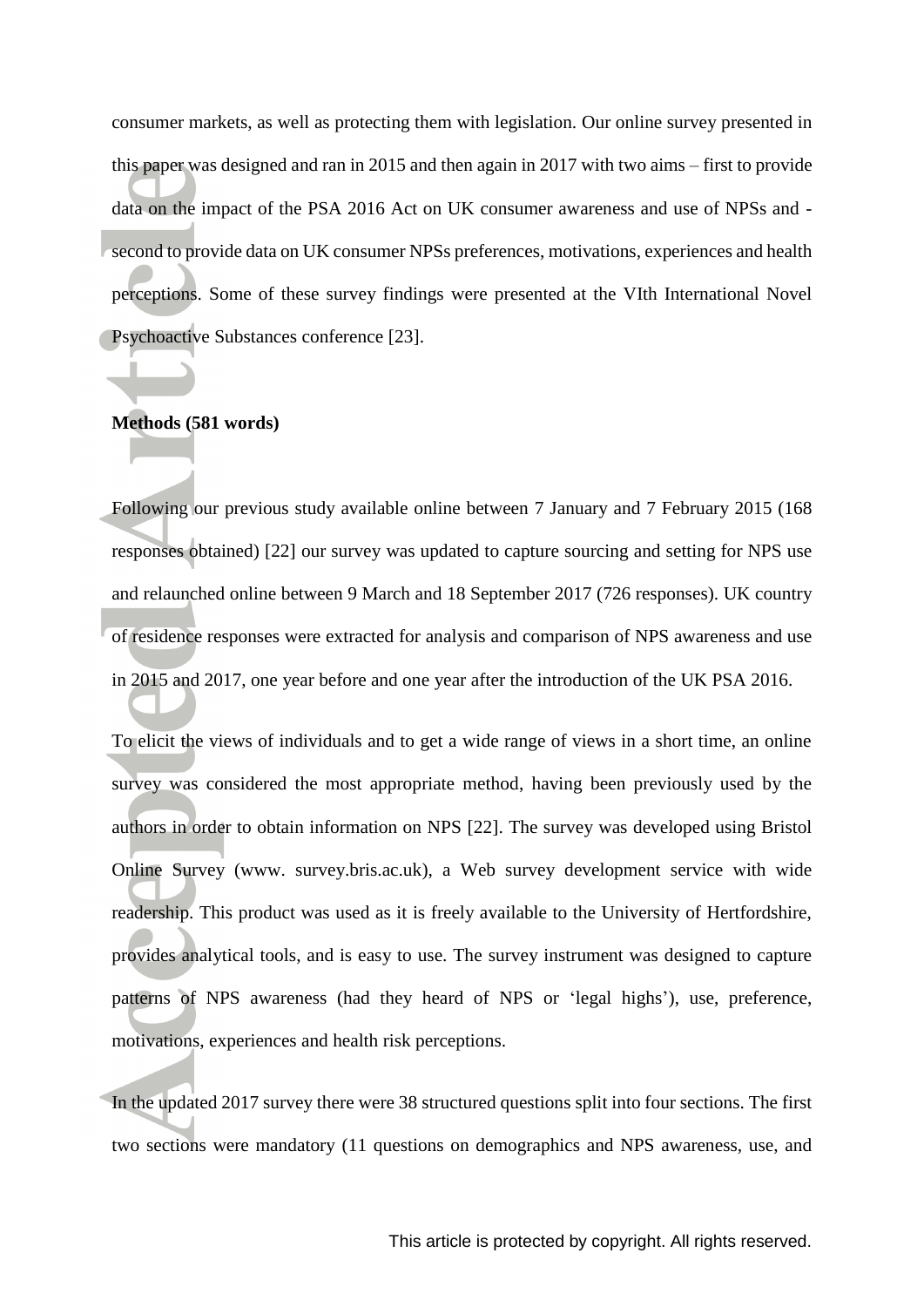perceived harms). Respondents were informed that they should only complete the third section if they had taken an NPS on at least one occasion in the past. Finally, the fourth section was specific to those that had taken [ketamine](https://www.guidetopharmacology.org/GRAC/LigandDisplayForward?ligandId=4233) on at least one occasion in the past. A copy of the survey will be provided upon request.

The survey was in English and advertised on DS Daily News, the Bluelight drug forum (www.bluelight.org) and promoted using University email, social media Facebook pages (including UKC Psychedelics Society, University of Hertfordshire Bioscience society, Life and Medical Sciences international students, Psychedelic Experience). The survey was anonymous, took 15 minutes to complete and comprised questions requiring both restricted/categorical and/or open responses. Social media enabled easy and fast distribution of the survey through personal accounts and university groups. The drug forum was an important source for targeting drug users, but also individuals with an interest in drug‐related issues.

The inclusion criteria were the following: (a) no restriction in terms of age, gender, sexual orientation, or region of participants; (b) non-users and users of NPS could take part in the research; and (c) a good understanding of English was required for participants.

Descriptive statistics were performed to describe the basic features of data using the Bristol Online Survey tool. Chi‐square tests were used to assess whether changes in demographics (age, gender, sexual orientation, educational background and employment status) affected NPS awareness and use in 2015 and 2017. The significance level was set to  $\frac{1}{2}p$  <0.05 after a Bonferroni correction. IBM® SPSS Statistics (version 24) for MacOS Sierra 10.12.3 was used. A t-test for independent proportions (z-test) was used to compare the population proportional differences between the 2015 and 2017 independent samples and assess whether NPS awareness and use changed between 2015 and 2017. The significance level was set to  $\frac{4}{9}$  < 0.05.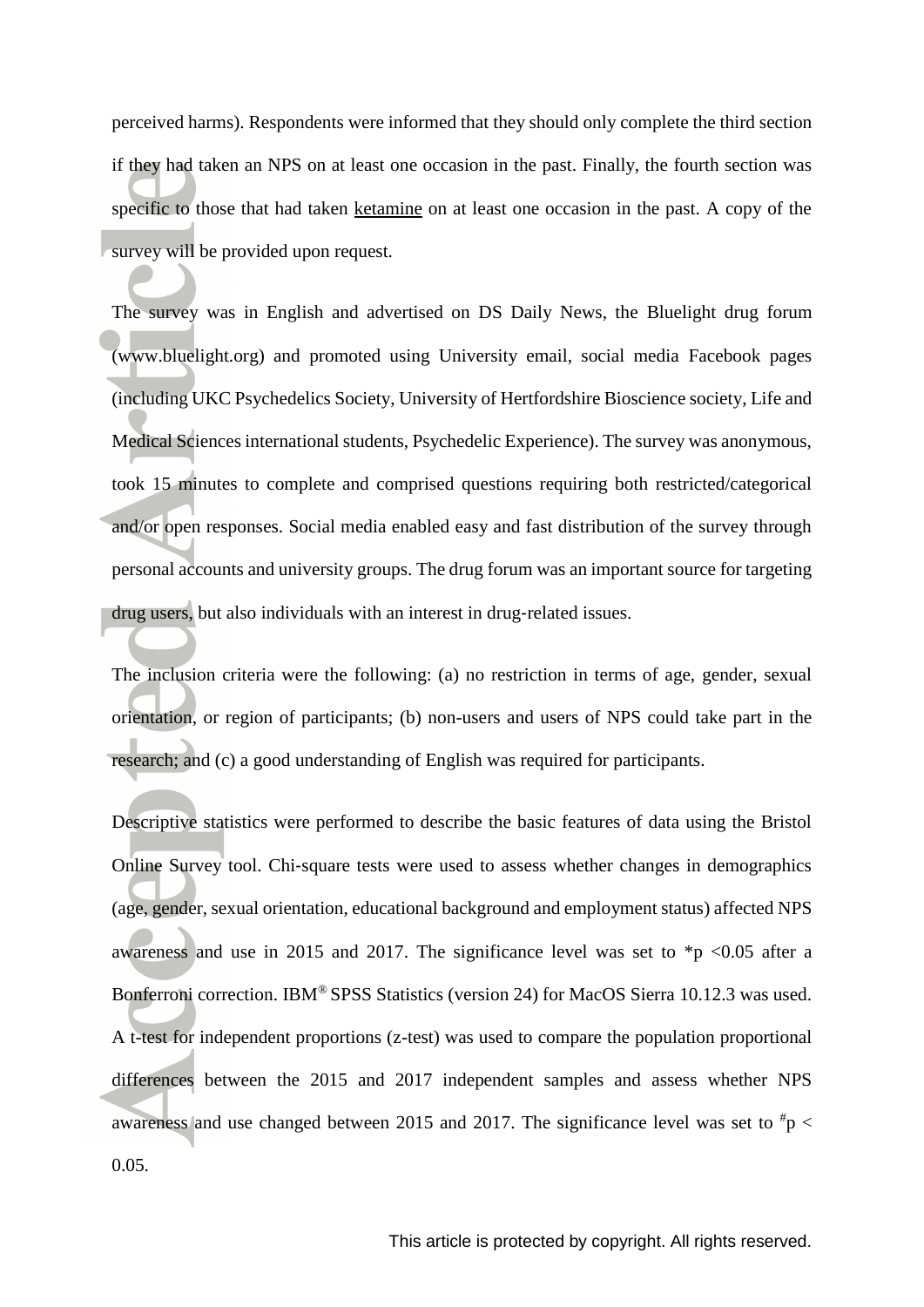The study was approved by the University of Hertfordshire's Health and Human Sciences Research Institute Ethics Committee (PHAEC/1042 (02). Informed consent was assumed by individuals agreeing to proceed with the survey.

#### Nomenclature of Targets and Ligands

Key protein targets and ligands in this article are hyperlinked to corresponding entries in http://www.guidetopharmacology.org, the common portal for data from the IUPHAR/BPS Guide to PHARMACOLOGY.

#### **Results (1383 words)**

The 2015 survey was completed by 168 respondents from 17 countries internationally over the one-month period it was online. The 2017 survey was completed by 726 respondents from 44 countries internationally during the six-month period that it was online. The responses from UK residents were extracted for our analysis.

#### *Demographics of UK respondents*

In the 2017 survey there were 500 UK (69%) respondents mainly from England (95%), a few from Scotland (2.8%) and Wales (2.2%); whilst in 2015 there were 58% UK respondents with no definition of specific regions. Despite the lower numbers of respondents in the one-month 2015 survey the demographics of both survey samples are largely the same (p>0.05, Table 1), with the exception of significantly less respondents in the 18-25 aged group (54%) in 2017 sample compared with the 2015 sample (89%,  $p<0.05$ ), enabling comparison across the survey samples. The UK respondents in both samples (Table 1) are typically female, young (under 25), heterosexual and educated to higher education level. Further, the self-selected subset of UK respondents is similar for each survey sample identified from University of Hertfordshire sources (2015, 51%; 2017, 63%) and social media sources (2015, 49%; 2017 31%), with few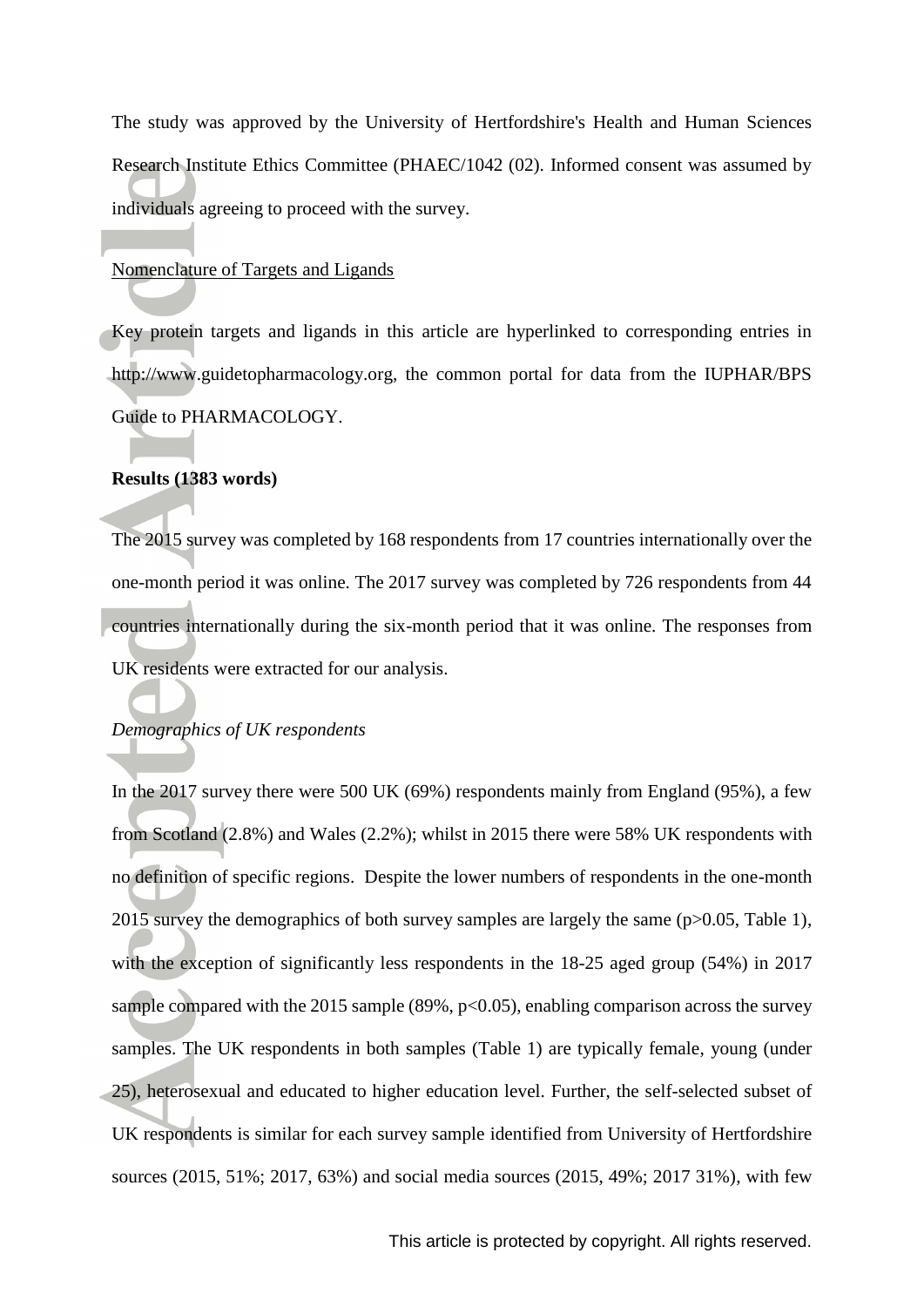identified from specialised social media (e.g. DS Daily, 2015, 0%; 2017, 2%) and drug fora (2015, 0%; 2017, 4%).

#### *Awareness of NPS*

Gender, age and sexual orientation did not alter NPS awareness in both surveys (Table 2). The level of education influenced NPS awareness in 2015, where high school (75%) and undergraduates (80%) were more aware than college level (44%) and postgraduates (46%,  $p$  < 0.05). This was not the case in 2017 ( $p > 0.05$ ), which reflects a significant increase in NPS awareness in postgraduate (83%) and college level (92%) respondents in 2017, compared with  $2015$  (p<0.05, z-test), although differences may reflect the lower numbers of respondents in the 2015 groups. Similarly, employment impacted NPS awareness in 2015 which wasn't the case in the larger 2017 groups, where the unemployed and employed were equally aware, although there was a trend to less NPS awareness in the unemployed group seeking work (77%,  $p=0.07$ ).

Overall NPS awareness was not significantly higher following the legislation (2015, 72% vs 2017, 87%, p>0.05, z-test), although the under 18 (2015, 0% vs 2017, 100%, p<0.001) and 26- 35 (2015, 40% vs 2017, 90%, p=0.01) age groups and those educated to postgraduate (2015, 46% vs 2017, 83%, p<0.05) and high school/ college level (2015, 54% vs 2017, 94%, p=0.01) educated were significantly more aware of NPS following the ban.

# *Use of NPS*

In both surveys NPS use was higher in males (Table 3) despite males and females being equally NPS aware (Table 2). Forty-eight percent of males versus only 13% females used NPSs in 2017  $(p<0.001)$  compared with 24% males versus 14% females in 2015 ( $p>0.05$ ). Sexual orientation did not alter NPS use (p>0.05) whereas employment status significantly impacted NPS use in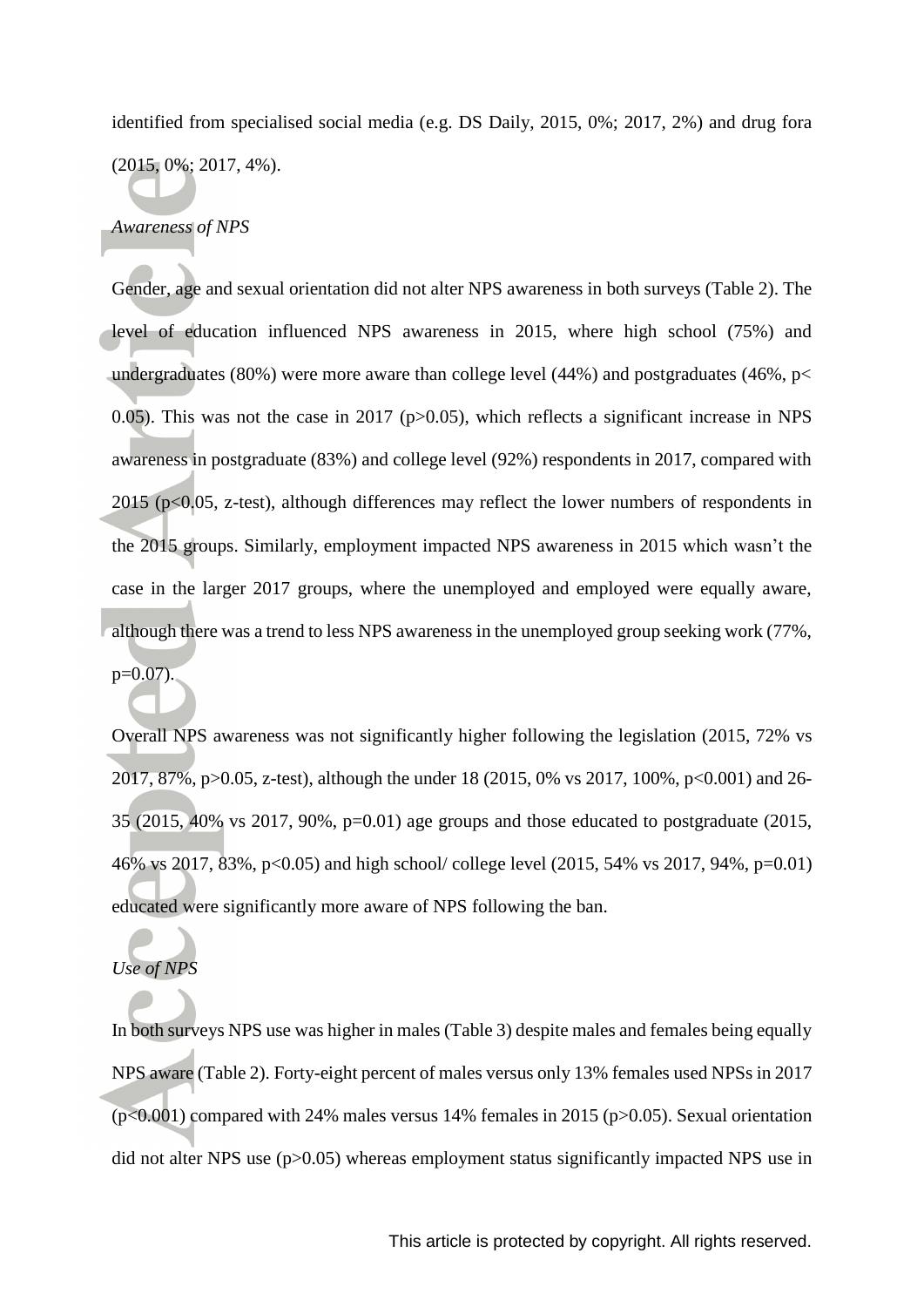both surveys  $(p<0.01)$ . High school and college educated respondents reported significantly higher use of NPS in 2017 (58% and 52% respectively) compared with the higher educated groups of undergraduates (23%) and Postgraduates (15%) ( $p<0.001$ ). Despite a similar higher education demographic in both surveys, NPS use was not altered across different educational groups in 2015, which is likely to reflect the low number of high school and college educated respondents in the 2015 survey. Similarly, the significant effect of age on NPS use in 2017 (not seen in 2015) likely reflects the low number of respondents in the under 18 age group. In both surveys this age group had the smallest number of respondents (2015, 1%; 2017, 2.6%) which will skew the % of NPS use and awareness. In 2017 NPS use correlated with age, i.e. the highest proportion of NPS users was the 100% NPS aware under 18s (62%), followed by 26- 35 age group (39%), 18-25 (25%), 36-50 (25%) and over 50 (13%) (p<0.001). Given the low numbers of respondents in the under 18 groups when combined with the 18-25 age group NPS use of the under 25s was comparable with the overall NPS use trend (2015, 18% versus 2017, 26%, p>0.05). Although there was no significant change in overall NPS use since the legislation (2015, 17% 2017, 27%, p=0.2, z-test) there was an increased trend in overall NPS use in males ( $p=0.12$ , 24% to 48%), under 18s ( $p=0.11$ , 0% to 62%) and those educated to high school/college level (p=0.12, 23% to 54%).

# *Reasons and motivations for NPS use*

The main reasons for using NPSs in the 2015 and 2017 respondents was their friends had taken them (2015, 82.4%; 2017, 68.7% Table 4) and being able to buy them online (2015, 47%; 2017, 43%). Cost remained a significant reason with just over one-third of 2015 and 2017 respondents citing the fact they are cheaper than other drugs. As expected, fewer 2017 NPS users stated the reason for using NPS was because they were not against the law (2017, 26.9%) compared with before the ban (2015, 41.2%, p>0.05) reflecting some awareness of the PSA 2016 by users.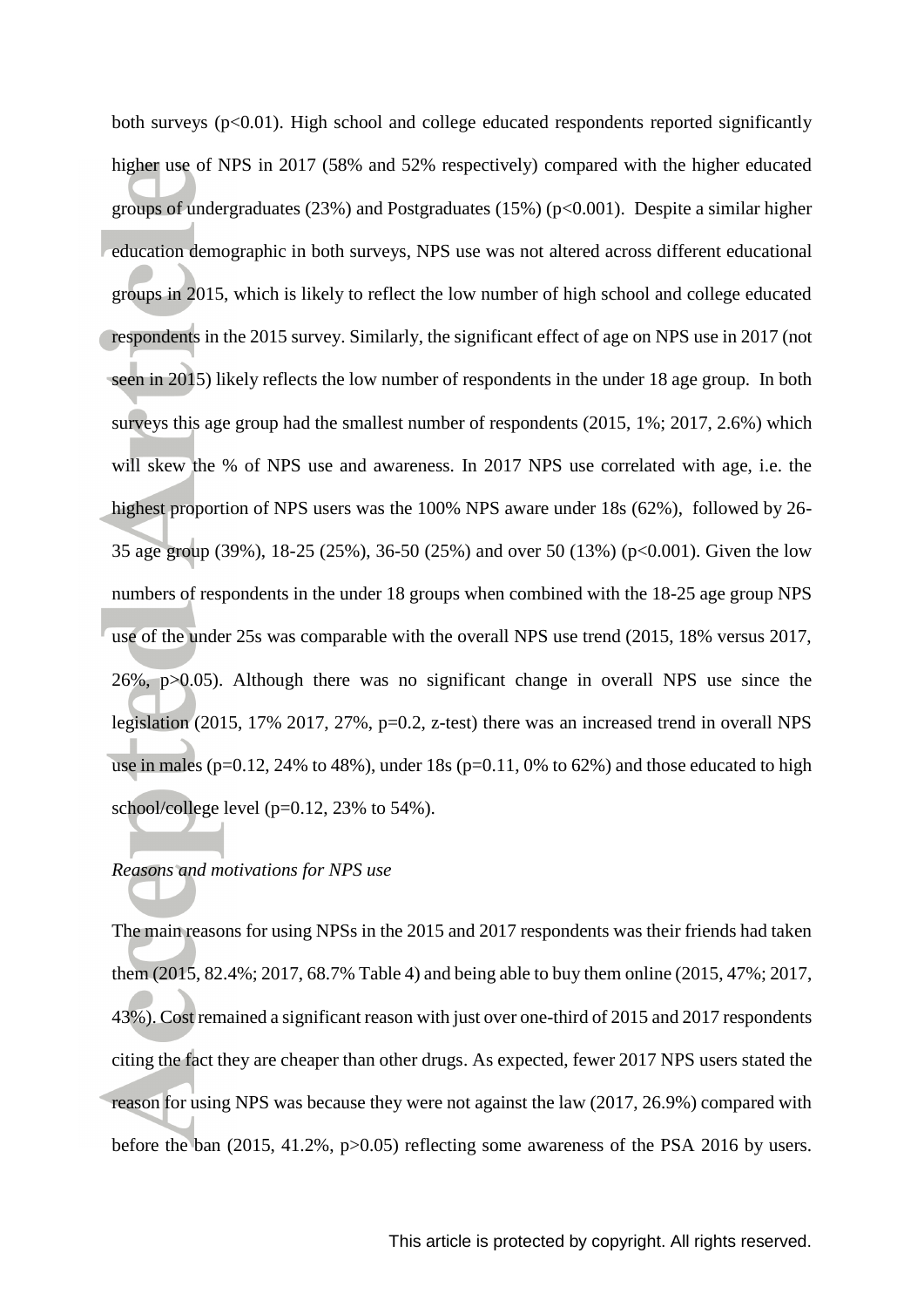The main motivation for UK NPS use was to 'get high' (2015, 58.8%; 2017, 76.1%).

# *Source and setting of NPS use*

Following the legislation, 2017 users most commonly purchased NPS by illegal routes (friends, street dealers and surface internet (23%, 24% and 22% frequency response) (Figure 1a). Worryingly 31% of our NPS UK users (15% frequency response) purchased NPSs via the untraceable darknet indicating legal markets (headshops, 13% frequency response) are being displaced by alternative routes, such as street-level drug dealing or crypto-markets.

The UK 2017 NPS users (typically in their 20s and 30s) preferred to take NPS in a social setting at parties and clubs or at home with friends (27%, 24% and 27% frequency response) rather than alone (15%, Figure 1b) which fits with their demographic and main reasons for taking NPSs, which is with friends (Table 4). The 2017 NPS users most commonly sourced their information on NPSs from drug fora (42%) followed by social network sites (21%) and other (22%) (Figure 1c).

# *Types of NPS used*

The total number of responses to types of NPS was higher in 2017 users (3-4 NPS per user) compared with 2015 users (1-2 NPS per user) reflected by an increased range of 'other' NPS used in 2017 (Figure 2). There was a significant increase in *salvia divinorum* use (2017, 45%; 2015, 6%, p<0.05) and an increased trend in all types of NPS used by 2017 users (% response) since the legislation, except aerosols, methoxphenidine and diphenidine. Ketamine use was high in both surveys (2015, 77%; 2017, 94%), which will have reflected a preference for the ketamine derivative e.g. methoxetamine in both surveys.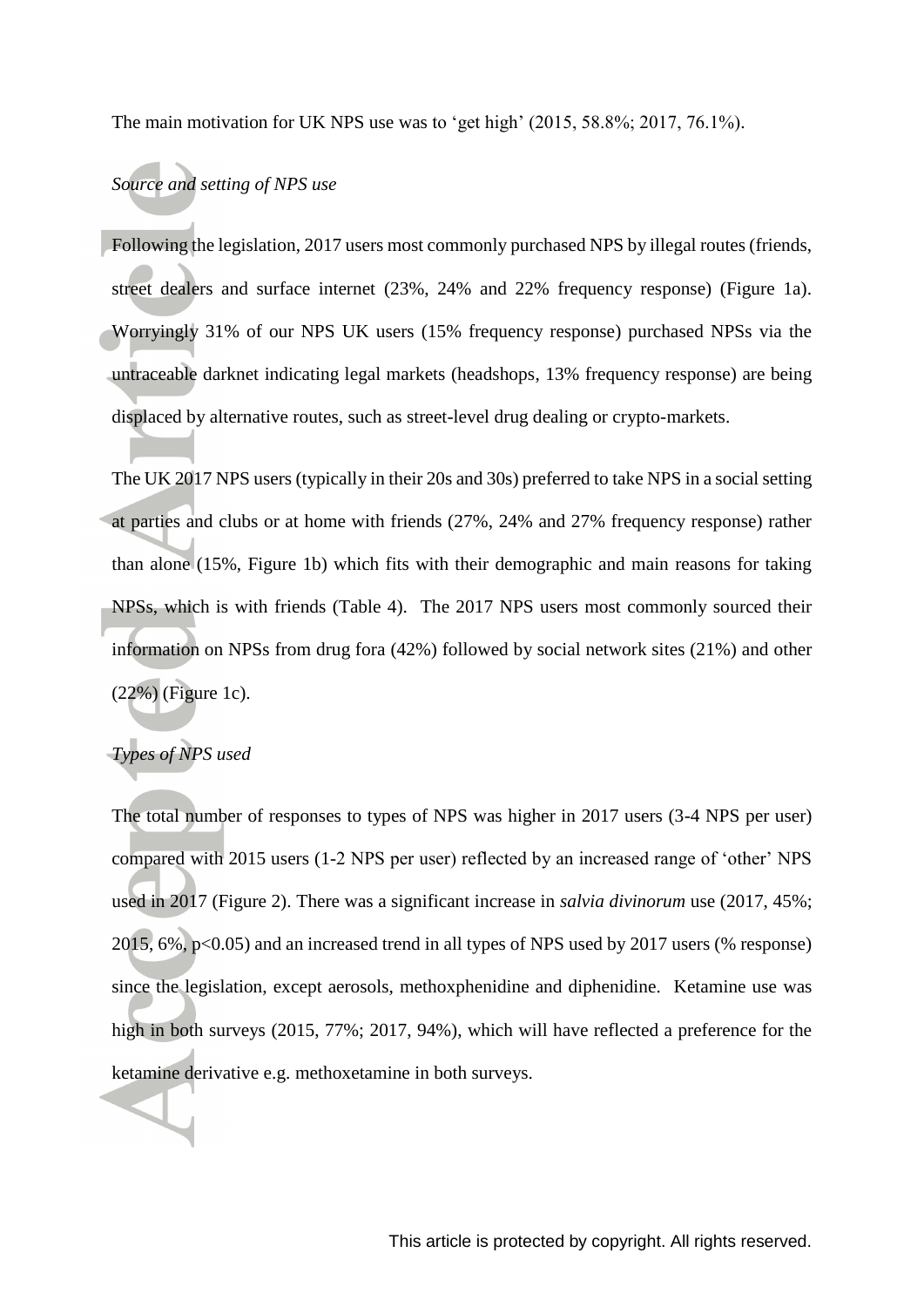#### *Preference for other drugs used in combination with NPS*

There were similar patterns in use and preference of other drugs (legal and illegal) in combination with NPS, before and after the legislation, with highest preference being for alcohol (2017, 73%; 2015, 88%), cannabis (2017, 63%; 2015, 65%) followed by ecstasy (2017, 53%; 2015, 47%) (Figure 3). Polydrug use was also similar in both survey samples where approximately 3 to 4 drugs were used per user even though 2017 users used a wider range of NPS (Figure 2). There was a significantly lower use for mephedrone since the legislation (2017, 11%; 2015, 41% p<0.05).

## *Subjective effects of NPS used*

There were similar patterns in the subjective effects of the NPS used by 2015 and 2017 respondents (Figure 4). The main positive effects noted by NPS users (2015 and 2017 survey respectively) was feeling relaxed (65% and 90%) and experiencing hallucinations (41% and 69%). Many users also reported anxiety (29% and 53%), lower inhibitions (24% and 50%) or a faster heart rate (29% and 58%) after use of NPSs.

# *User perception of health risks associated with NPS use*

Only 17% of 2017 users considered NPS use as high risk compared with 35% of 2015 users  $(p=0.18,$  Figure 5a). Further, nearly half of 2017 users  $(47%)$  considered NPS use carried a low risk, no risk or did not know if they carry a risk, compared with 35% of 2015 NPS users. Furthermore, the age of the 2017 users did not alter their perception of the health risks associated with NPS use, as the lack of risk awareness  $(>40\%)$  was seen across all age groups  $(p>0.05$  age effect, ure 5b).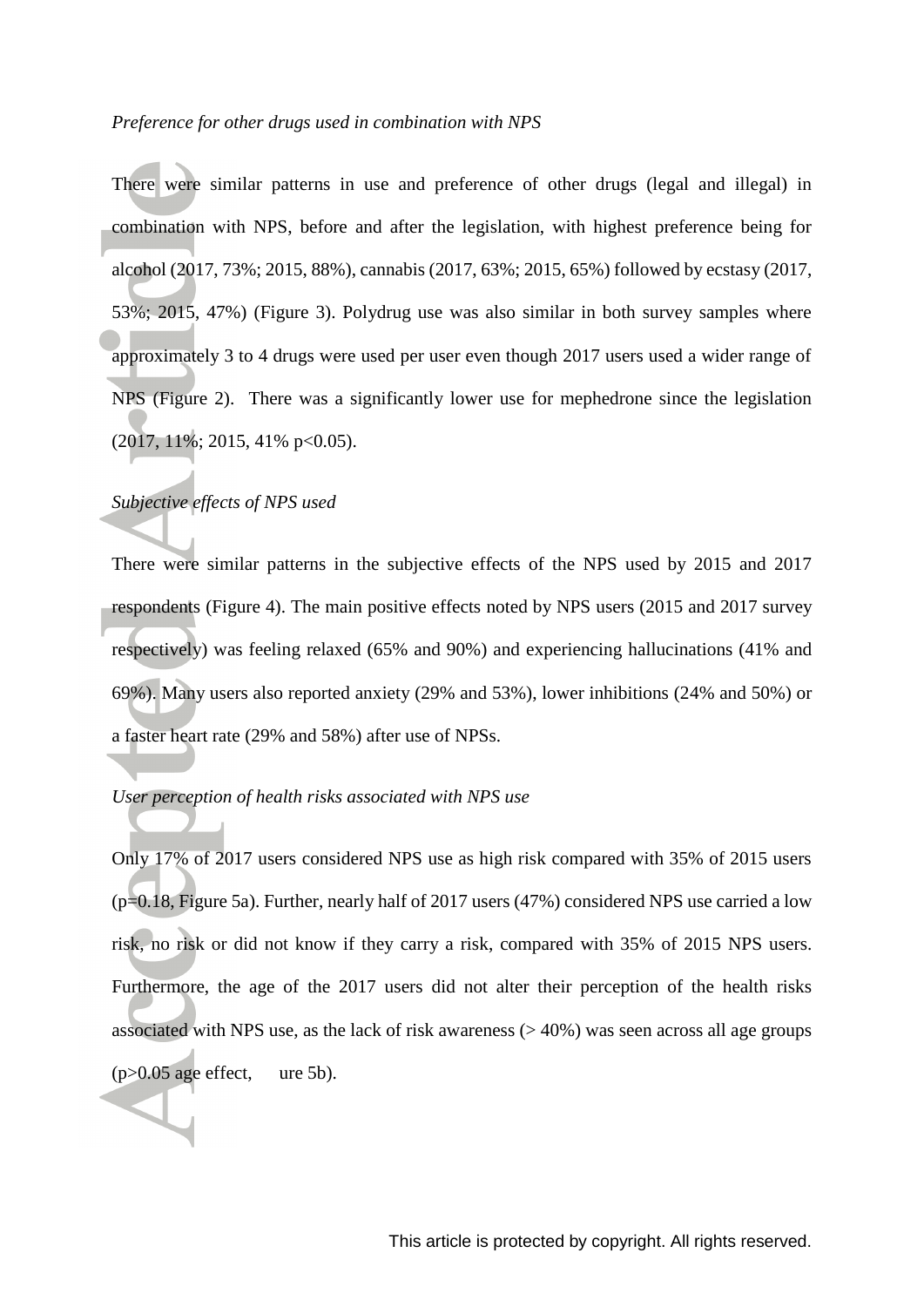#### **Discussion (2076 words)**

To the best of our knowledge this is the first report to assess UK NPS awareness, use, experiences and knowledge of potential associated health risks before and after implementation of the PSA 2016.

*Increase in NPS awareness in UK residents educated to postgraduate and high school/college level* 

Although UK NPS awareness is not significantly higher following the PSA 2016 ( $p=0.07$ ) only 13% remain unaware in 2017, compared with 28% in 2015. This is also higher than a UK student sample where 18% of the 446 students were unaware of NPS in 2014 [17] demonstrating the new UK legislation has increased awareness. A significant increase in NPS awareness was seen in those UK residents educated to postgraduate and high school/college level and corresponding age groups indicating more young UK residents are informed about NPS.

*Increase in NPS use in male UK residents educated to school/college level and under 18s* Since the introduction of the PSA 2016 there is an increased trend in UK NPS use from 17% to 27% (Table 3, p>0.05) which is higher than 11.5% NPS use reported in England by GDS [15] and 0.4% NPS use reported by UK 2017/18 Crime Survey [24], although the Crime Survey covers residential households, and not drug-using subcultures such as students, in contrast to our survey. NPS use varies considerably depending on the demographic of respondents. A Eurobarometer survey [4] revealed that the lifetime experience of NPS use was 8% among European youth compared with 65.8% among a targeted population of nightclub visitors [25]. As our surveys were largely promoted through University email many respondents were under 35 years old and in higher education. The high 27% 2017 NPS use is in line with 31.4% NPS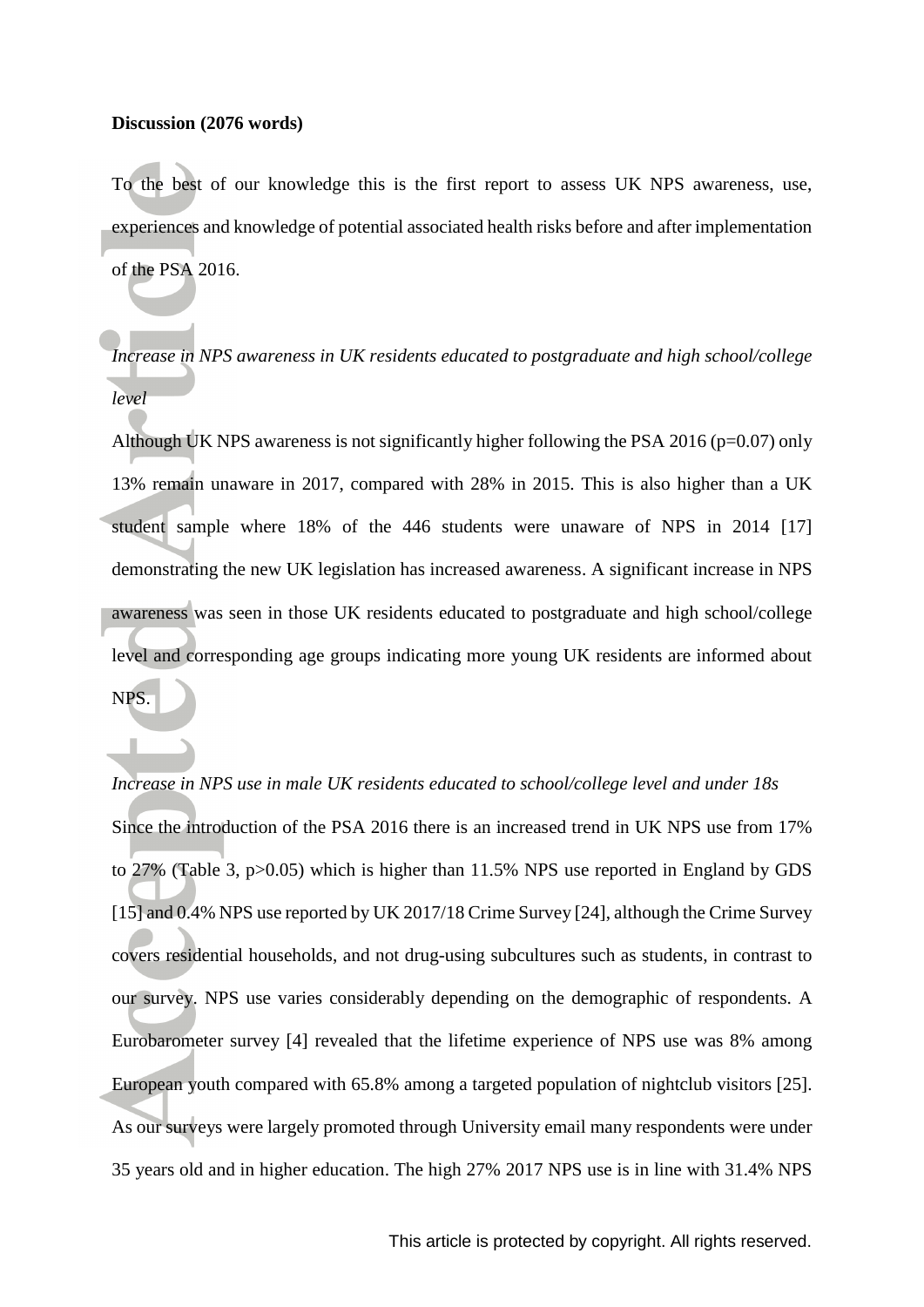use sampled from 446 UK students aged between 17-34 years [17]. A drug culture survey of 1401 students has also reported that nearly 1 in 5 (17%) students at British universities admitted to having taken NPS [26].

The significantly higher use by males in 2017 ( $p<0.001$ ) is supported by a previous survey carried out among young people in UK, where male respondents were significantly more likely than female users to have taken NPS [17] and the 2018 GDS [15] indicates that males (6.7%) were more than twice as likely to have used NPS in the last year than females (2.6%). Worryingly the presence of NPS in drug-related deaths is becoming more common in the UK and males made up almost three-quarters of drug-related deaths cases in 2015 and 2017 [27]. Many studies have shown that the use of NPS occurs in nearly all age groups, although the majority of users are believed to be young males [19, 28]. Our 2017 survey shows a highly significant effect of age on NPS use  $(p<0.001)$  where use was highest in the 100% aware under 18 group. Although this group had the smallest number of respondents the high NPS use correlates with the most represented age of 140 UK NPS users being 17 years old [17]. Further, high school and college educated respondents had significantly higher NPS use compared with those educated at university in 2017, but not in 2015, which is likely to reflect sampling differences as the response level in college and school educated groups in 2015 was low. The fact that those educated to college or school level are more likely to use NPS in 2017 (p<0.001, Table 3) (and not 2015), despite an increase in NPS awareness, indicates a need for improved drugs education in schools and colleges. A small study in North London recently demonstrated that 17% of 12 to 18 years olds admitted using NPS and none had received teaching specifically about NPS [29].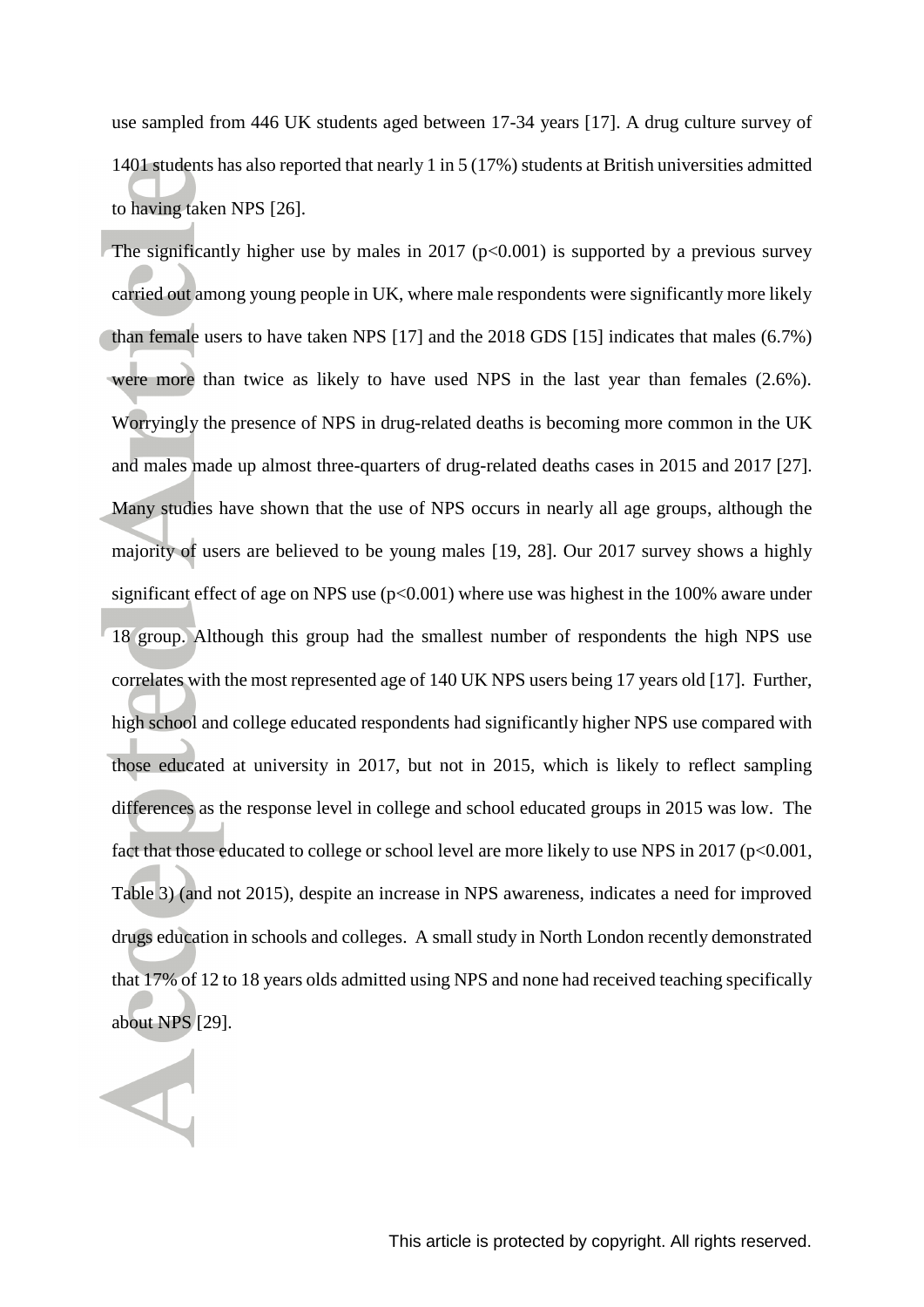# *Reasons, motivations, experiences, preferences and health risk perception of UK NPS use remain unchanged*

NPS-specific studies that take reason into account often emphasise external circumstances such as price, legal status and availability as crucial reasons for NPS use [18]. The main reasons cited by our users, before and after the legislation, were their friends taking NPS and being able to buy them online, followed by price, in line with other studies [17,30]. The influence of friends fits with preference to take NPSs in a social setting and sourcing NPSs from a friend. The European Commission Eurobarometer (2014) survey of over 13,000 young people noted that in the UK (before the ban) the most popular route for sourcing NPS was from a friend [4]. Worryingly, our survey demonstrates that, since the ban, NPSs are commonly purchased by illegal routes (friends 45%, street dealers, 49% and internet, 49%) in line with the 2017/2018 Crime Survey [7]. Other surveys also show a shift towards a greater reliance on real world interactions (friends, dealers) occurs when an NPS is banned [16,19,31], which indicates an overlapping between the traditional and novel markets is taking place. Predictably, our data indicate purchasing NPS from the previously legal headshops (26%) is being displaced by alternative illegal routes such as the darknet (31%), in line with recent GDS surveys [15,32] that show the UK is leading the world in the rise of purchasing drugs on the darknet where 1 in 4 (25%) of those who had used drugs in the past year had bought their drugs in this way. It is concerning that one-third of our knowledgeable UK NPS users have purchased NPS by this covert route.

The majority of our UK NPS users, before and after the legislation, were intrinsically motivated to 'get high' with their friends and make a night out much better, revealing a culture and desire to experience social and reciprocal sharing fitting with the demographic profile of our users being predominantly young students. Other studies surveying NPS users with similar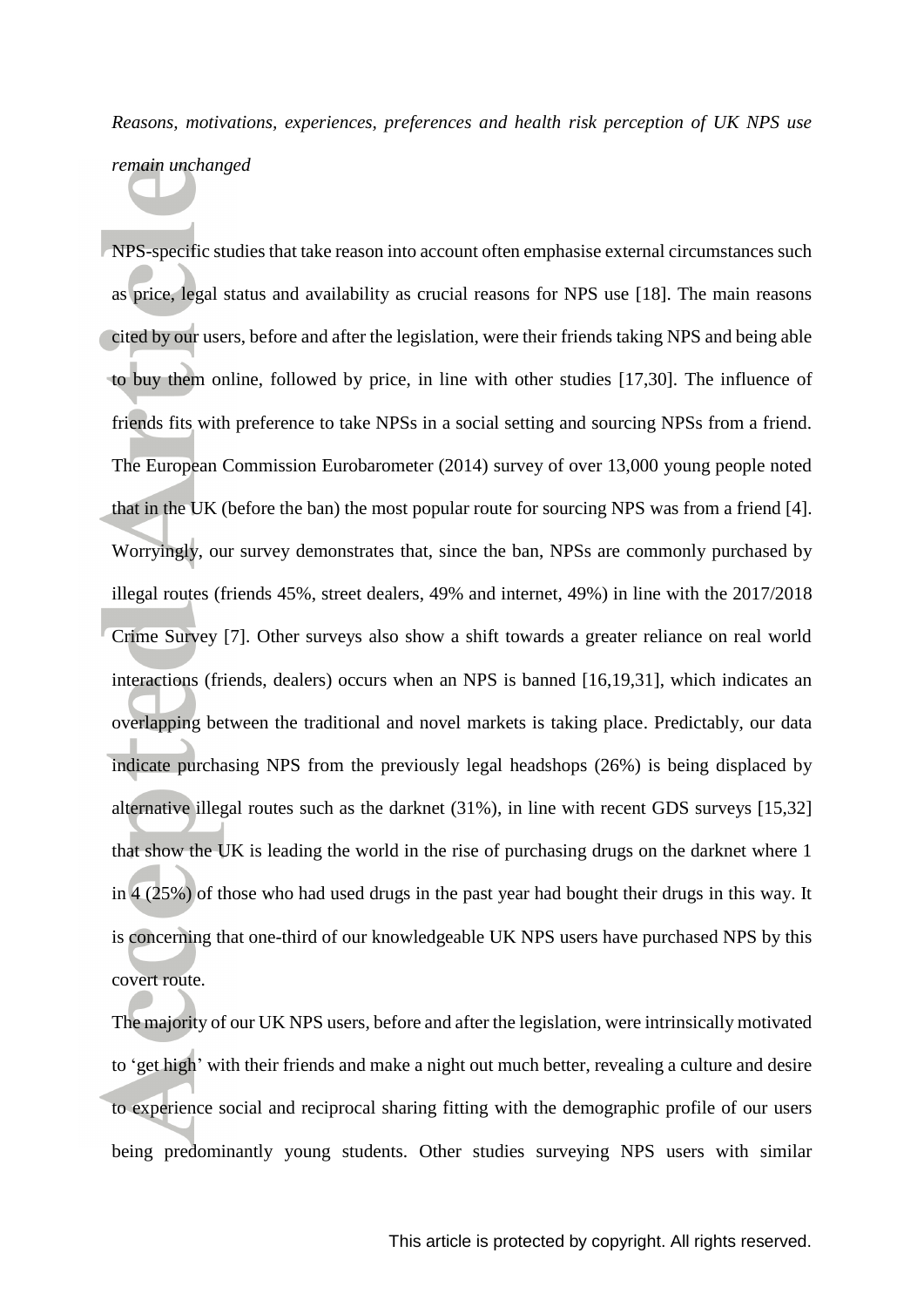demographic profiles also suggest that NPS users are driven by enhancement of social situations, the enjoyable effects, and a desire to 'get high' [17, 20, 33]. Importantly, the majority of our NPS users indicated they were in control and would likely stop using NPSs if they had changes to extrinsic factors e.g. social demands and responsibilities. Further, our users didn't cite using NPSs to cope with life problems or addiction and dependency, which more likely leads to abuse and harm potential, also supported by that fact that only 6% (2015) and 18% (2017) of users took NPS more than once a week. It is also important to note that the distribution of this survey via University and drug fora makes for a selection of knowledgeable education seeking NPS users and not NPS users that are living under poor conditions, where they are unlikely to have access to discussion fora and the internet. Eighty percent of our 2017 NPS users sourced drugs information from drug fora and 43% cited 'other' peer reviewed sources indicating many users gain some scientific knowledge that might inform their NPS drug taking.

Previous studies have revealed that reasons and motivations for different types of NPS use can vary considerably [18,19,34,35]. These studies indicate that use of novel stimulants and hallucinogens is mainly motivated by self-exploration, facilitation of social situations, euphoria ('get high') and insignificantly associated with dependency. In line with the motivation to 'get high' and 'feel relaxed' our UK users (before and after the ban) preferred hallucinogenic dissociatives (e.g. methoxetamine) and psychedelics (e.g. *salvia divinorum*). Many NPS users also took ketamine (2015, 77%; 2017, 94%), which will have reflected their preference for the ketamine derivative methoxetamine reported to produce more intense and longer lasting dissociative effects than ketamine [36]. The increased use of the natural NPS, *salvia divinorum* (p<0.05) may, in part, be because it is harder to control under the PSA 2016. Preference for *salvia divinorum* (20% and 39%) has been previously reported by UK students [17,26] and can lead to de-realisation and medical and psychopathological risks [37,38]. There was an increase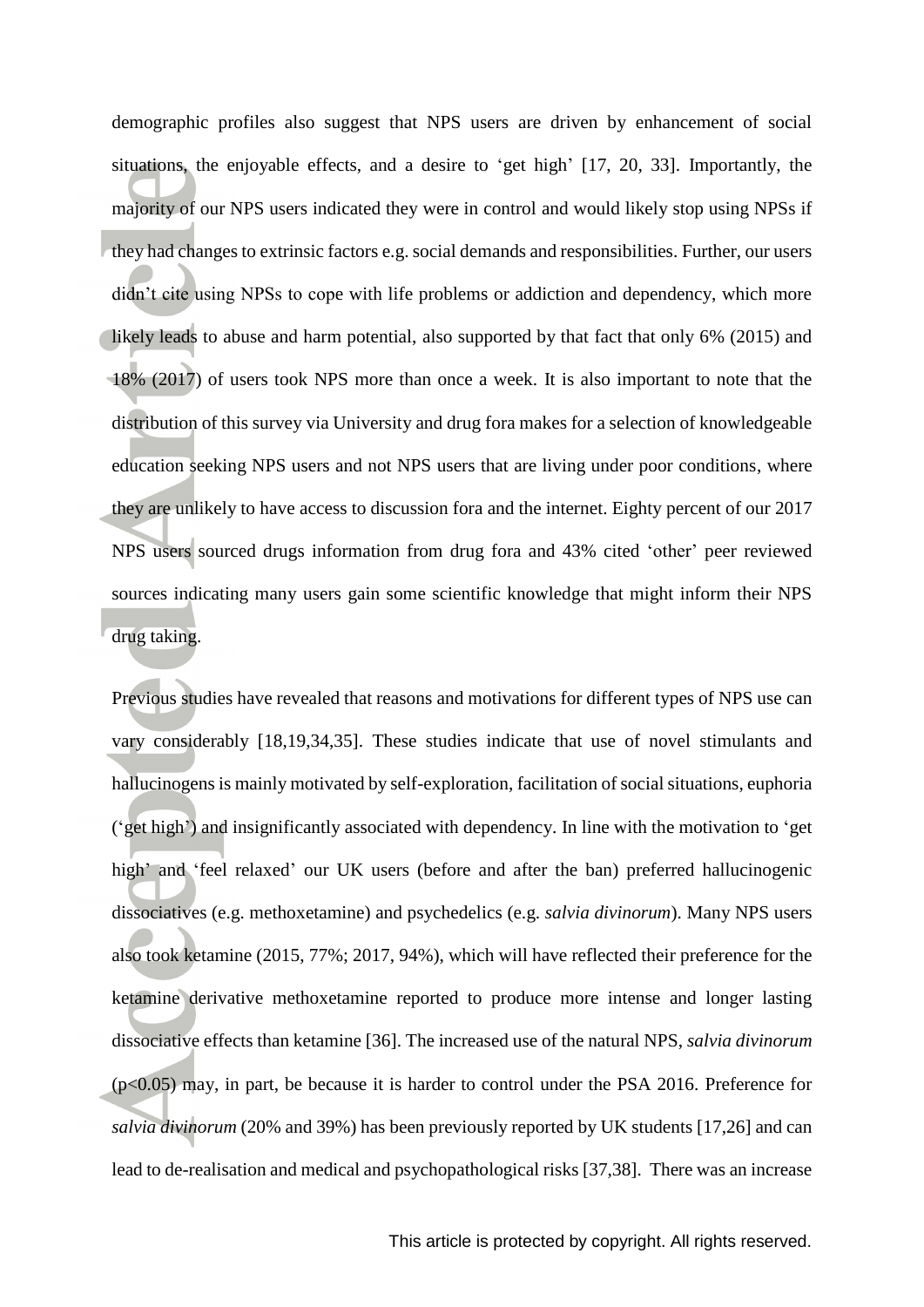in the use of the synthetic cannabinoid 'spice' following the legislation (32.8% versus 5.8%, p>0.05) which can produce a state of relaxation and of feeling "stoned" [39], even though use of cannabis remained the same. This increase between 2015 and 2017 in our UK users may reflect the significant global rise in synthetic cannabinoid use that has occurred in the world of NPS over this time [6,15,32], demonstrating that regularly monitoring of NPS use is important in such a fast-paced scene.

Polydrug use was similar (before and after the legislation) even though 2017 users took a wider range of NPS. The consumption of NPS was combined with alcohol, cannabis and ecstasy for the majority of users, in line with European drug use in young adults [40]. Under 18 NPS users in our survey reported taking cannabis and stimulants, including [amphetamine,](https://www.guidetopharmacology.org/GRAC/LigandDisplayForward?ligandId=4804) [cocaine,](https://www.guidetopharmacology.org/GRAC/LigandDisplayForward?ligandId=2286) [lysergide](https://www.guidetopharmacology.org/GRAC/LigandDisplayForward?ligandId=17) and ecstasy. Cannabis remains the most commonly used illicit drug in the UK and the second most prevalent drug overall after alcohol, whilst ecstasy is the next most commonly reported illicit drug used in the UK [24]. Since the legislation, preference for mephedrone significantly reduced to 11.1% ( $p<0.05$ ) in line with a recent report of the decline in mephedrone use in the UK among 16 to 34-year-olds [24] and the recent global decline in synthetic cathinone use [6,15,32]. The increased range of NPS hallucinogen dissociatives and psychedelics taken by 2017 UK users, many of which have stimulant properties, will account for the increased report of acute positive (relaxed, hallucinations) and negative (anxious, faster heart beating, aggression, nausea) subjective effects. As well as a subjective effect of feeling stoned, 'spice' can be both stimulating and sedating, anxiogenic and anxiolytic [41] and unlike cannabis, can produce a 'hangover' state which may correspond with reports of headaches. Polydrug use of alcohol, cannabis, ecstasy and cocaine may well contribute to the reported subjective effects.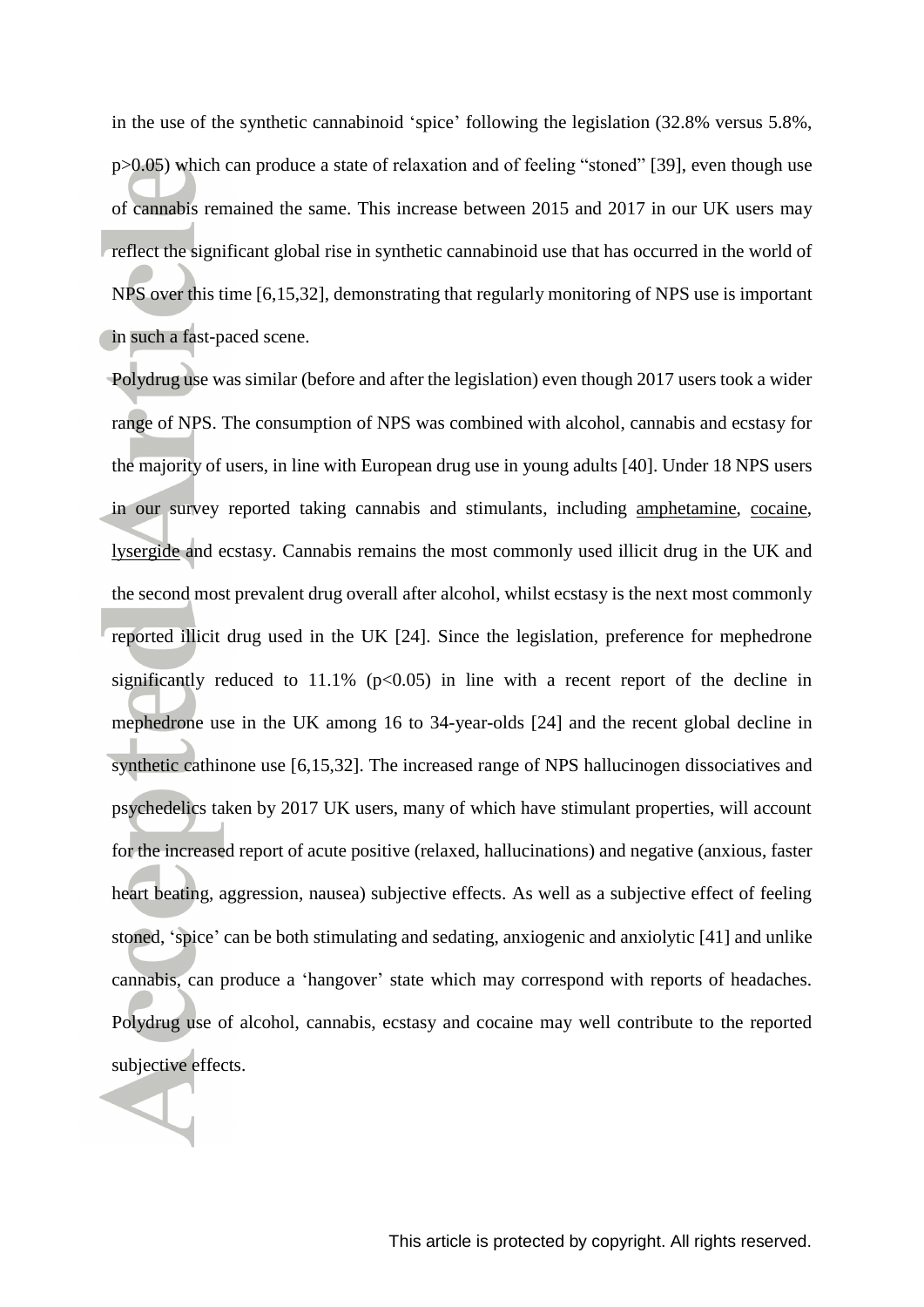Despite the increase in NPS awareness we see a decreased trend in the perception of health risks associated with NPS use where 1 in 5 users considered NPS use as high risk compared with 1 in 3 before the ban. Moreover, nearly half of 2017 users considered NPS use carried a low risk, no risk or did not know if they carry a risk, compared with one-third in 2015. The fact that over 80% of our NPS users are typically well educated and well informed is surprising given that there is a significant knowledge gap on the health risks of NPS use across all age groups. Given that the main motivation for NPS use in our surveys is to 'get high' the unknown high-risk aspect of NPS may be an attractive feature for many users [42] particularly younger adolescents happy to take risks to attain novel psychoactive experiences from NPS (age group with the highest NPS use). This may explain why our younger NPS users continue to use NPS even though they don't know the risks or believe they are high risk. Notably, significantly more of the 2015 NPS users were under 25 and twice as many considered NPS as high risk, compared with the 2017 NPS users. A recent qualitative study [20] emphasised that the development of appropriate harm reduction policies should incorporate an understanding of the relationship between the risks and the beneficial effects of NPS to better resonate with young drug users [43].

The high rate of NPS use in our surveys will, in part, reflect the demographic of the selfselecting samples being young (typically 20s and 30s), risk takers with a greater interest in drugs and more likely to go clubbing and to parties, than the general population. Moreover, these self-selecting sub-populations may be more resistant to change, hence extrapolation to the wider UK population needs to be carefully considered. However, high UK NPS use in males, in the under 18s and those educated to a school and college level in our 2017 sample, highlights the current need for statutory universal drugs education in UK schools and colleges as part of the national curriculum. This education needs to address the risks and benefits of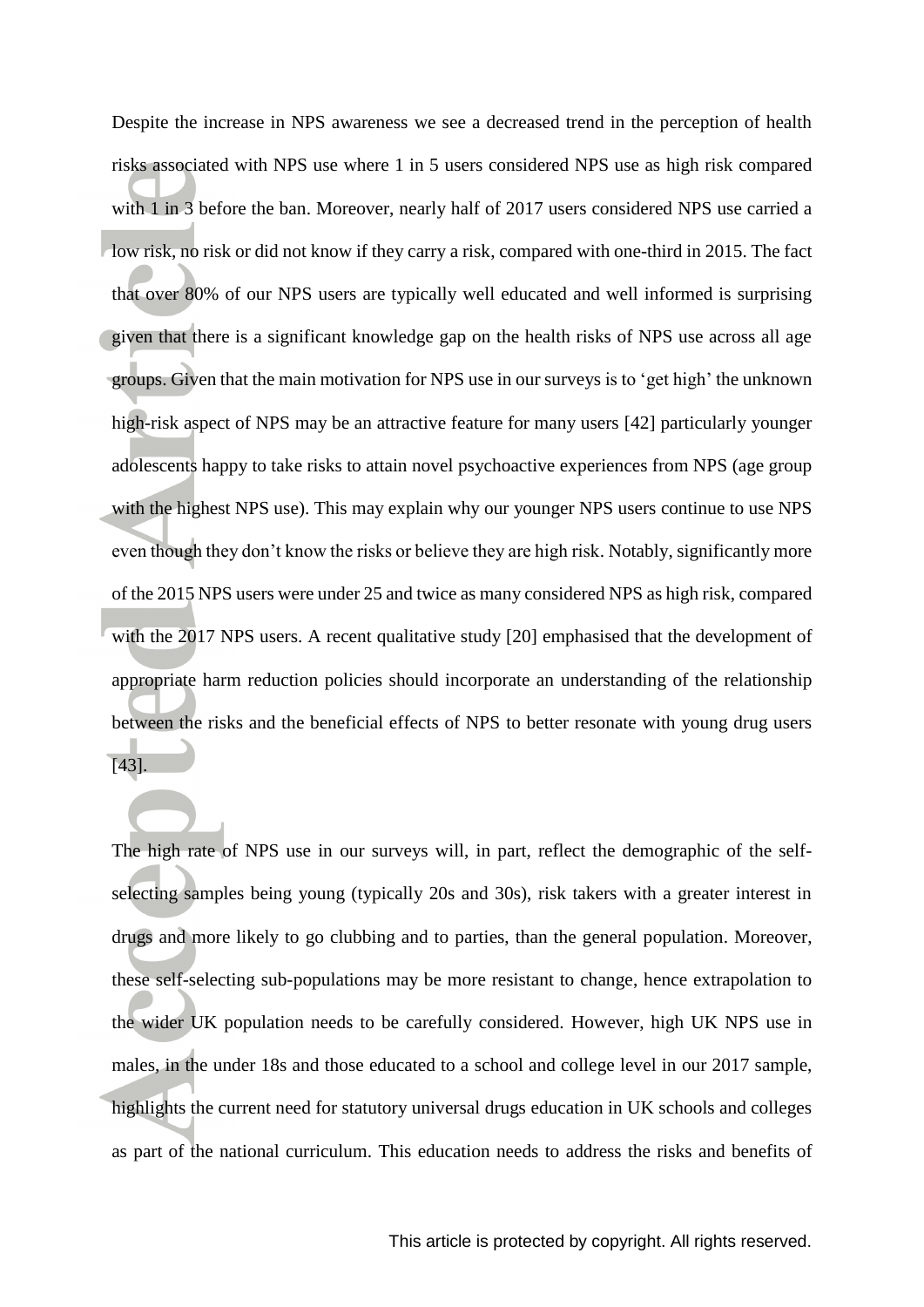drug taking and importantly resilience to risk factors (e.g. peer pressure), social and emotional skills [44-46]. This will not only educate but build resilience and empower young people to help them make positive choices for their health, including drugs choices when in peer pressure situations.

In conclusion our surveys demonstrate that regulation alone, so far, has not impacted on risk awareness and reasons and motivations for UK NPS use (drug demand and culture) and that determining the type of motivation in our NPS consumer groups (in this case mainly UK students) is essential for effective prevention policies and reduction of NPS-related harms.

# **Acknowledgements**

This research did not receive any specific grant from funding agencies in the public, commercial, or not-for-profit sectors. The views expressed here reflect only the authors' views. The authors would like to acknowledge the help of Dr Richard Szydlo from the Faculty of Medicine at Imperial College for assisting with statistical analyses, the survey respondents for contributing their time to this research and www.bluelight.ru for their help in advertising the survey.

#### **Author Contributions**

E.D., O.D. and L.A.L conceptualized the online surveys, methodology and extracted and analysed the data. E.D. and L.A.L wrote the first draft of the paper; E.D., F.S., J.M.C. and L.A.L then critically revised subsequent drafts.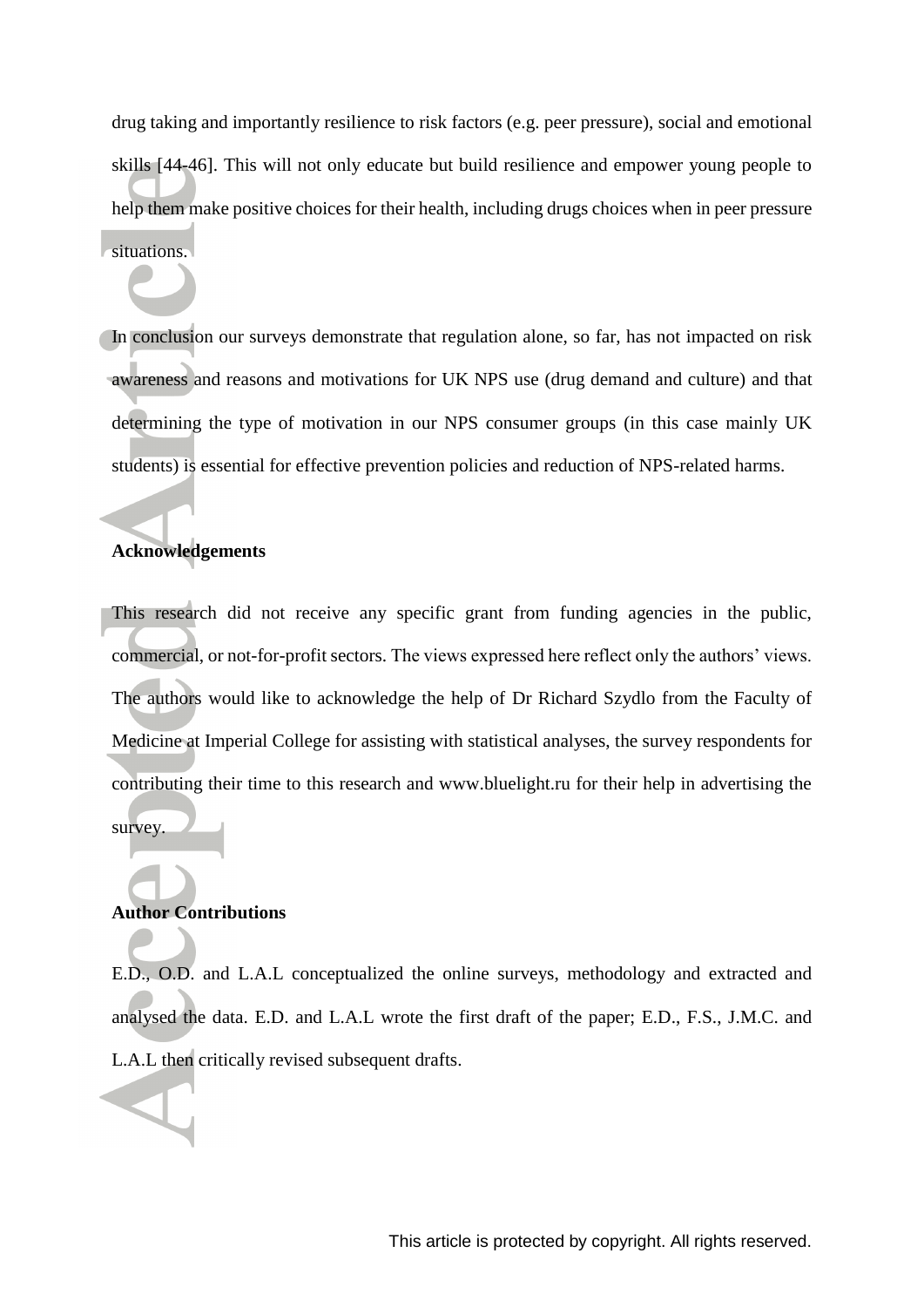#### **Data Availability**:

Research data are not shared. The data are not publicly available due to privacy / ethical restrictions.

# **Conflicts of Interest**:

No conflicts of interest are declared here that may have influenced the interpretation of present data. Please note the following: F.S. is one of the editors of this special issue of Brain Science, was a full member of the UK Advisory Council on the Use of Drugs (ACMD) and a member of the ACMD's NPS and Technical Committees; J.C. is also a co-opted member of the NPS and Technical Committees. The views expressed here are solely those of the authors and do not necessarily reflect those of the Home Office or the ACMD.

Accepte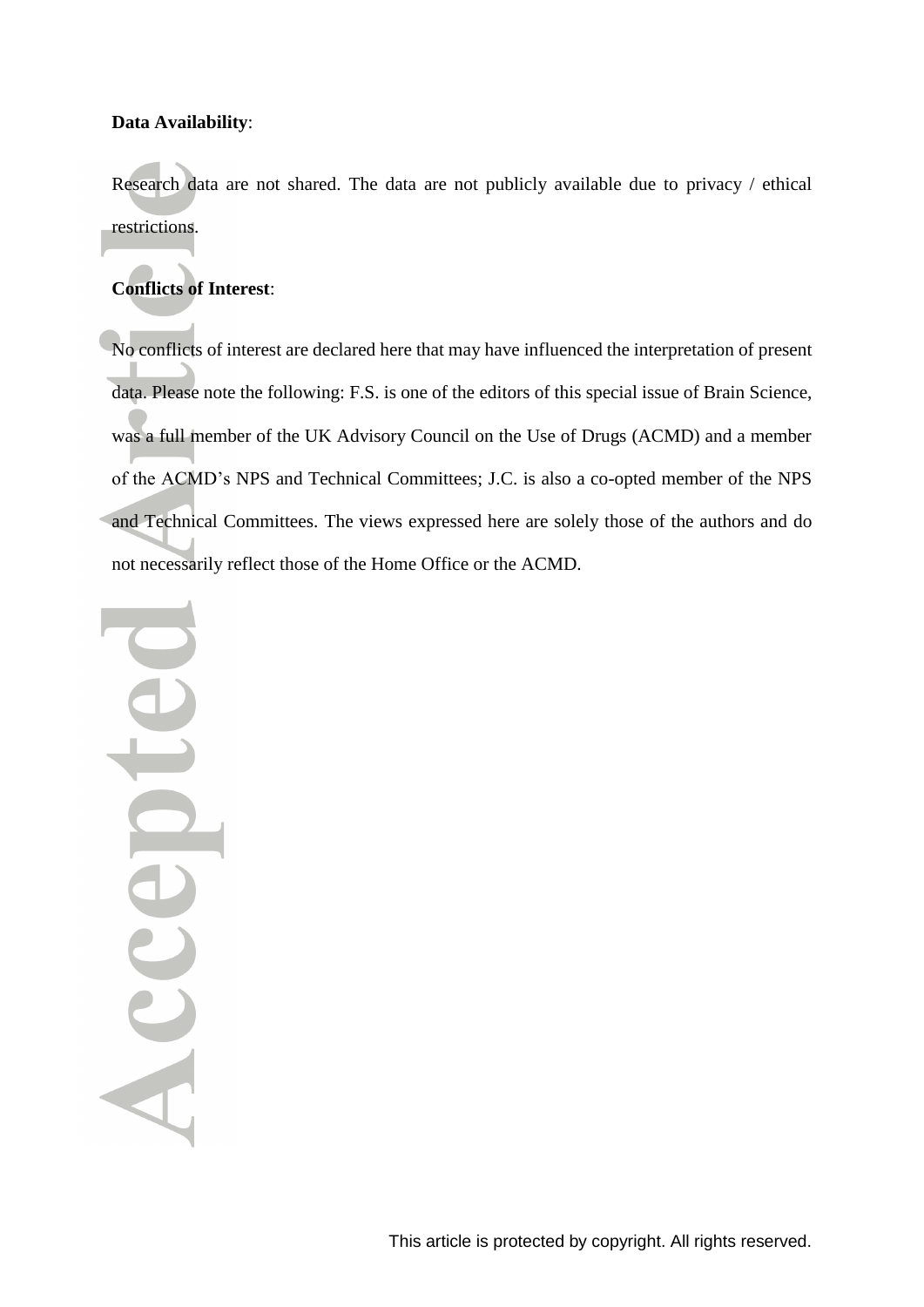#### **References**

1. United Nations Office for Drugs and Crime (UNODC). Early Warning Advisory on New Psychoactive Substances. 2018. Accessed 10<sup>th</sup> August 2018

<https://www.unodc.org/LSS/Page/NPS>

- 2. European Monitoring Centre for Drugs and Drug Addiction (EMCDDA-Europol). Annual Report on the implementation of Council Decision 2005/387/JHA. 2017. Accessed 18<sup>th</sup> October 2018. http://www.emcdda.europa.eu/publications/implementation-reports/2017\_en
- 3. Beltgens MT. Legislative Measures' Impact on the New Psychoactive Substances Market. In: Savona E., Kleiman M., Calderoni F. (eds) Dual Markets. Springer, Cham. 2017.
- 4. European Commission Report: Flash Eurobarometer 401: Young people and drugs. Luxembourg: TNS Political & Social. 2014. Accessed 18<sup>th</sup> October 2018.

[http://ec.europa.eu/public\\_opinion/flash/fl\\_401\\_present\\_en.pdf](http://ec.europa.eu/public_opinion/flash/fl_401_present_en.pdf)

- 5. European Monitoring Centre for Drugs and Drug Addiction (EMCDDA) Legal approaches to controlling new psychoactive substances. 2014. Accessed 18th October 2018. [http://www.emcdda.europa.eu/topics/pods/controlling-new-psychoactive](http://www.emcdda.europa.eu/topics/pods/controlling-new-psychoactive-substances)[substances](http://www.emcdda.europa.eu/topics/pods/controlling-new-psychoactive-substances)
- 6. Global Drug Survey 2016. Accessed on 10<sup>th</sup> August 2018. [https://www.globaldrugsurvey.com/past-findings/the-global-drug-survey-2016](https://www.globaldrugsurvey.com/past-findings/the-global-drug-survey-2016-findings/) [findings/](https://www.globaldrugsurvey.com/past-findings/the-global-drug-survey-2016-findings/)
- 7. Home Office Review of Psychoactive Substances Act. 2018. Accessed on 15<sup>th</sup> May 2019. [https://www.gov.uk/government/publications/review-of-the-psychoactive](https://www.gov.uk/government/publications/review-of-the-psychoactive-substances-act-2016)[substances-act-2016](https://www.gov.uk/government/publications/review-of-the-psychoactive-substances-act-2016)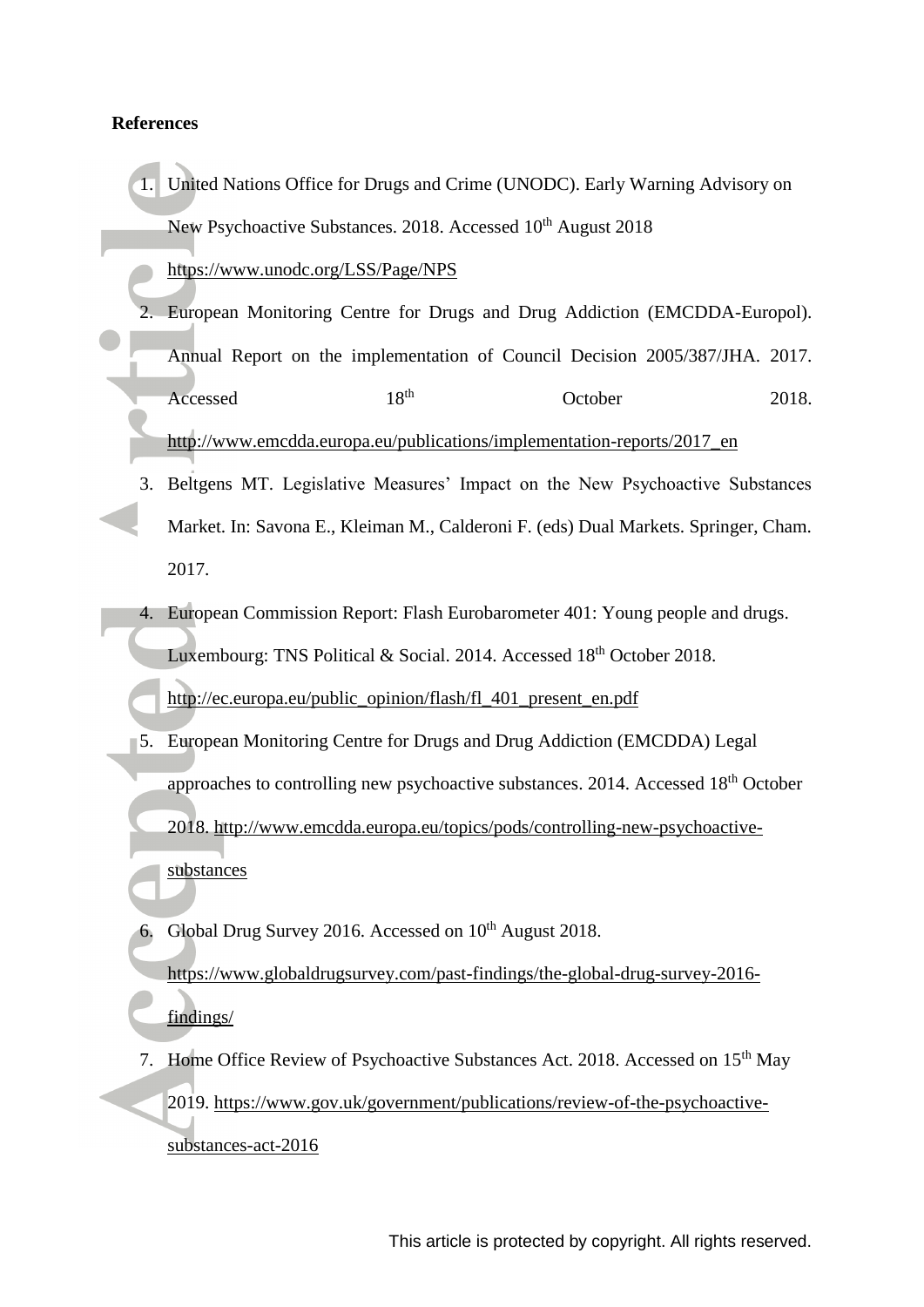8. Office of National statistics. Deaths related to drug poisoning in England and Wales. 2013. Accessed on  $10^{th}$  August 2018

[https://www.ons.gov.uk/peoplepopulationandcommunity/birthsdeathsandmarriages/de](https://www.ons.gov.uk/peoplepopulationandcommunity/birthsdeathsandmarriages/deaths/bulletins/deathsrelatedtodrugpoisoninginenglandandwales/2014-09-03) [aths/bulletins/deathsrelatedtodrugpoisoninginenglandandwales/2014-09-03](https://www.ons.gov.uk/peoplepopulationandcommunity/birthsdeathsandmarriages/deaths/bulletins/deathsrelatedtodrugpoisoninginenglandandwales/2014-09-03)

- 9. Office for National Statistics. Deaths related to drug poisoning in England and Wales:  $2017$  registrations. Accessed on  $10<sup>th</sup>$  August 2018 from [https://www.ons.gov.uk/peoplepopulationandcommunity/birthsdeathsandmarriages/de](https://www.ons.gov.uk/peoplepopulationandcommunity/birthsdeathsandmarriages/deaths/bulletins/deathsrelatedtodrugpoisoninginenglandandwales/2017registrations) [aths/bulletins/deathsrelatedtodrugpoisoninginenglandandwales/2017registrations](https://www.ons.gov.uk/peoplepopulationandcommunity/birthsdeathsandmarriages/deaths/bulletins/deathsrelatedtodrugpoisoninginenglandandwales/2017registrations)
	- 10. Wood DM, Ceronie B, Dargan PI. Healthcare professionals are less confident in managing acute toxicity related to the use of new psychoactive substances (NPS) compared with classical recreational drugs. QJM. 2016; 109:527-9.
- 11. Home Office Psychoactive Substances Act 2016, The Stationery Office Limited, 2016. Accessed on  $10^{th}$  August 2018 <http://services.parliament.uk/bills/2015-16/psychoactivesubstances.html>
	- 12. Wadsworth E. Drummond C, Deluca P. The adherence to UK legislation by online shops selling new psychoactive substances. Drugs Educ. Prev. Policy. 2018; 25*,* 97– 100.
- 13. Acreman DJ and Smith JC. Increased prevalence of high potency substances an inadvertent effect of legislative control. Vth NPS conference 2017.
- 14. Van Buskirk J, Griffiths P, Farrell M, Degenhardt L. Trends in new psychoactive substances from surface and "dark" net monitoring. Lancet Psychiatry 2017; 4*,* 16–18.
- 15. Global drug survey 2018. Accessed on 10<sup>th</sup> August 2018

<https://www.globaldrugsurvey.com/gds-2018/>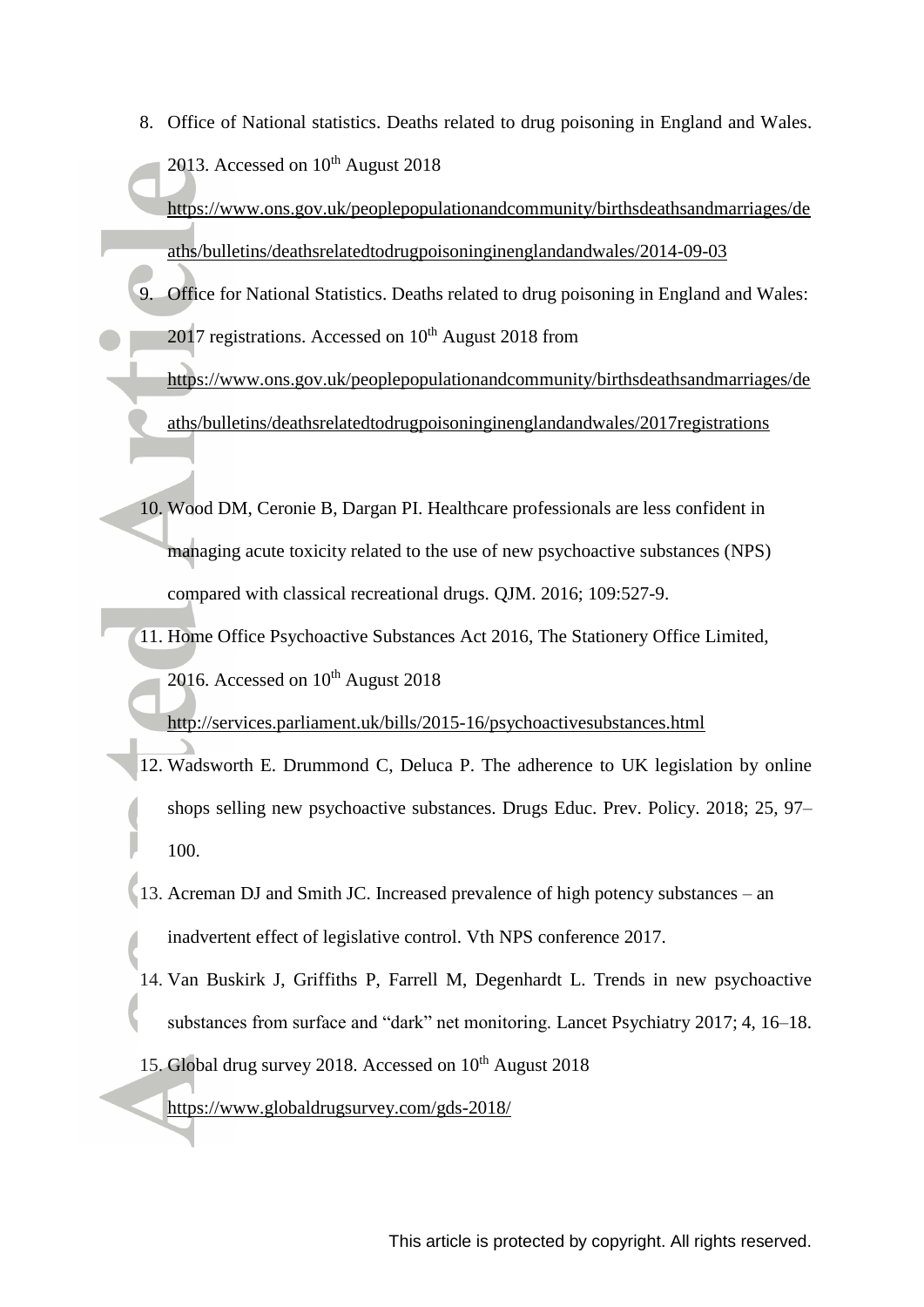- 16. McElrath K, O'Neill C. Experiences with mephedrone pre- and post-legislative controls: Perceptions of safety and sources of supply. International Journal of Drug Policy, 2011; *22*(2), 120–127.
- 17. Corazza O, Simonato P, Corkery JM, Trincas G, Schifano F. "Legal highs": safe and legal "heavens"? A study on the diffusion, knowledge and risk awareness of novel psychoactive drugs among students in the UK. Riv Psichiatr. 2014; 49(2): 89-94
- 18. Sutherland R, Bruno R, Peacoc, A, Lenton S, Matthews A, Salom C, Barratt MJ. Motivations for new psychoactive substance use among regular psychostimulant users in Australia. International Journal of Drug Policy 2017; 43, 23–32.
- 19. Soussan C, Kjellgren A. The users of Novel Psychoactive Substances: Online survey about their characteristics, attitudes and motivations. International Journal of Drug Policy 2016;32, 77–84.
- 20. Soussan C, Andersson M, Kiellgren A. (2018) The diverse reasons for using Novel Psychoactive Substances - A qualitative study of the users' own perspectives International Journal of Drug Policy 2018; 52, 71-78.
- 21. King LA (2014) New phenethylamines in Europe. DTA drug testing and analysis*.* 2014; 6(7-8), 808-818.
- 22. Deligianni E, Corkery JM, Schifano F, & Lione LA. An international survey on the awareness, use, preference, and health perception of novel psychoactive substances (NPS). Human Psychopharmacology, 2017; 32(3).
- 23. Deligianni E, Corkery JM, Schifano F, Lione LA. Impact of the UK Psychoactive Substances Act on awareness, use, experiences and knowledge of potential associated health risks of NPS. VIth NPS conference, Research and Advances in Psychiatry 2019; 6(1):1-71.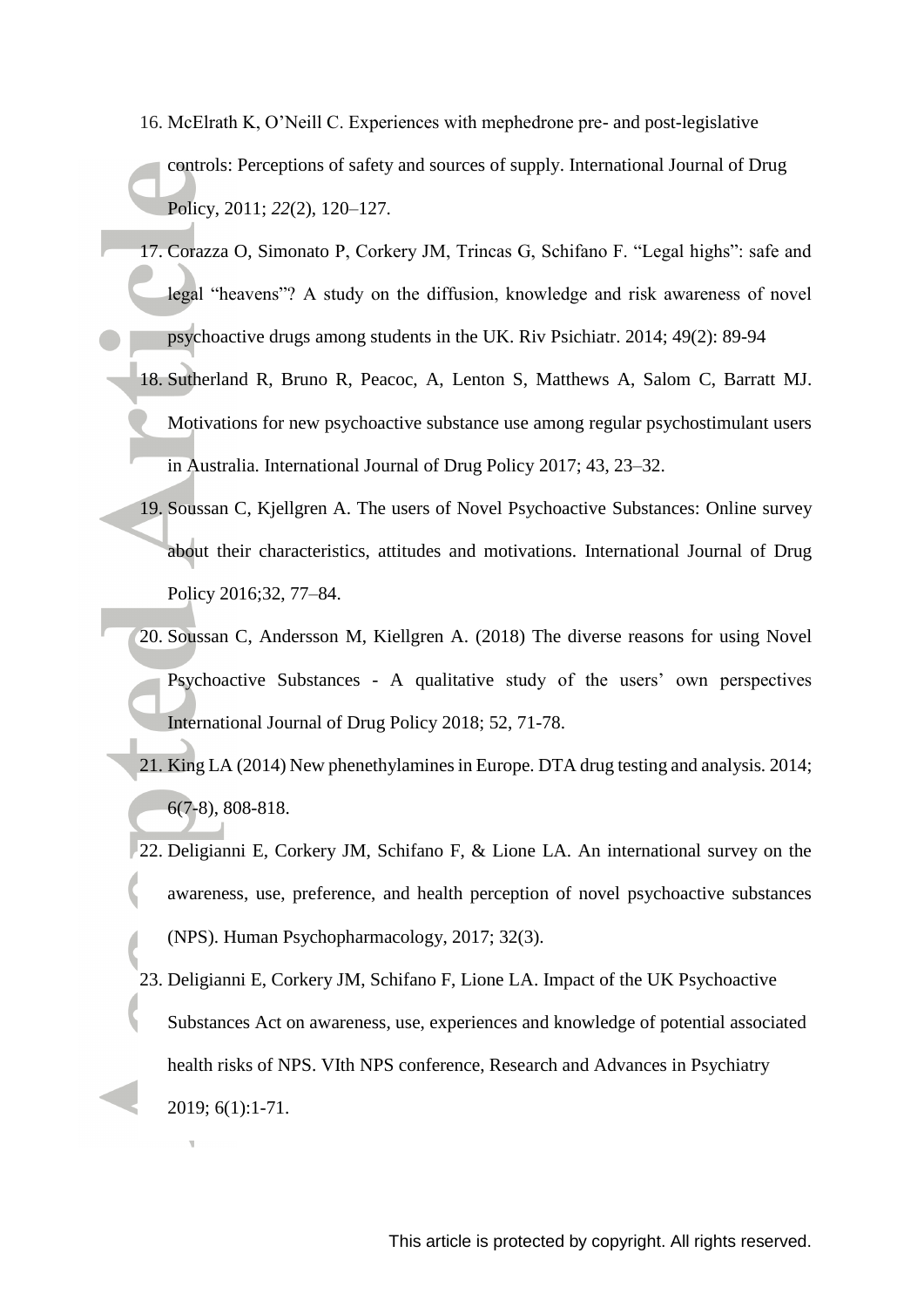- 24. Home Office Drug Misuse: Findings from the 2017/18 Crime Survey for England and Wales London: Home Office. Accessed on 5<sup>th</sup> June 2019 [https://www.gov.uk/government/statistics/drug-misuse-findings-from-the-2017-to-](https://www.gov.uk/government/statistics/drug-misuse-findings-from-the-2017-to-2018-csew)[2018-csew](https://www.gov.uk/government/statistics/drug-misuse-findings-from-the-2017-to-2018-csew)
	- 25. Wood DM, Hunter L, Measham, F, Dargan PI. Limited use of novel psychoactive substances in South London nightclubs. QJM 2012; 105(10), 959–964.
	- 26. The Student Beans survey. Drug culture at UK universities. 2012; Accessed 10<sup>th</sup> August 2018
		- [https://www.theguardian.com/education/interactive/2012/oct/12/university-drug](https://www.theguardian.com/education/interactive/2012/oct/12/university-drug-culture-survey)[culture-survey](https://www.theguardian.com/education/interactive/2012/oct/12/university-drug-culture-survey)
	- 27. European Monitoring Centre for Drugs and Drug Addiction (EMCDDA) (2018) UK Drug Report. 2018. Accessed 18<sup>th</sup> October 2018.
		- [http://www.emcdda.europa.eu/system/files/publications/8894/united-kingdom-cdr-](http://www.emcdda.europa.eu/system/files/publications/8894/united-kingdom-cdr-2018-with-numbers.pdf)[2018-with-numbers.pdf](http://www.emcdda.europa.eu/system/files/publications/8894/united-kingdom-cdr-2018-with-numbers.pdf)
	- 28. Barratt MJ, Cakic V, Lenton S. Patterns of synthetic cannabinoid use in Australia. Drug Alcohol Rev. 2013; 32(2):141-6.
	- 29. Lloyd AK, Shafi A, Mitchell K, Mayordomoaranda A, Martinotti G, Corazza O. NPS misuse in children and adolescents: a study among a sample population in North London accessing acute and community mental health services. Vth NPS conference, 2017.
- 30. Ramsey J, Dargan PI, Smyllie M, Davies S, Button J, Holt DW, Wood DM. Buying 'legal' recreational drugs does not mean that you are not breaking the law. QJM. 2010;  $103(10):777-83.$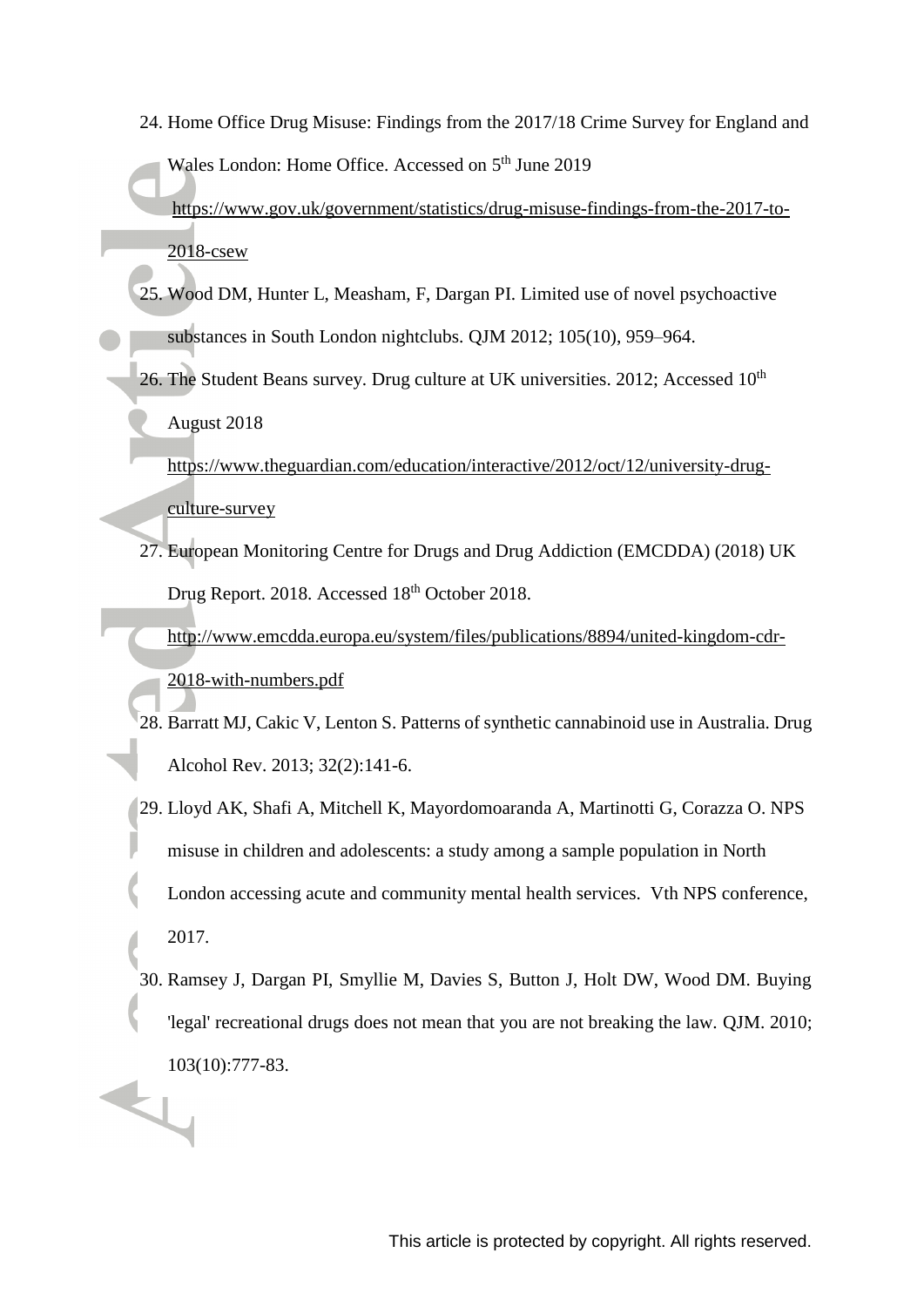- 31. Sande M. Characteristics of the use of 3-MMC and other new psychoactive drugs in Slovenia, and the perceived problems experienced by users. International Journal of Drug Policy 2016; 27:65-73.
- 32. Global Drug Survey 2017. Accessed on 10<sup>th</sup> August 2018

<https://www.globaldrugsurvey.com/gds2017-launch/results-released/>

33. Home Office New psychoactive substances review: Report of the expert panel. London: 2014. Accessed on  $10^{th}$  August 2018

[https://www.gov.uk/government/uploads/system/uploads/attachment\\_data/file/368583](https://www.gov.uk/government/uploads/system/uploads/attachment_data/file/368583/NPSexpertReviewPanelReport.pdf) [/NPSexpertReviewPanelReport.pdf](https://www.gov.uk/government/uploads/system/uploads/attachment_data/file/368583/NPSexpertReviewPanelReport.pdf) 

- 34. Beharry S, Gibbons S. An overview of emerging and new psychoactive substances in the United Kingdom. Forensic Sci Int. 2016; 267:25-34.
- 35. Zawilska JB. "Legal Highs"--An Emerging Epidemic of Novel Psychoactive Substances. Int Rev Neurobiol. 2015; 120:273-300.
- 36. Corazza O, Schifano F, Simonato P. et al. Phenomenon of new drugs on the Internet:the case of ketamine derivative methoxetamine. Hum Psychopharmacol. 2012. 27:145-9.
- 37. Singh S. Adolescent salvia substance abuse. Addiction 2007; 102: 823-4. 24.
- 38. González D, Riba J, Bouso JC, Gómez-Jarabo G, Barbanoj MJ. Pattern of use and subjective effects of *Salvia divinorum* among recreational users. Drug Alcohol Depend 2006; 85: 157-62.
- 39. Tracy DK, Wood DM, Baumeister D. Novel psychoactive substances: identifying and managing acute and chronic harmful use. BMJ; 2007; 356.
- 40. European Monitoring Centre for Drugs and Drug Addiction (EMCDDA). European Drug Report. Trends and Developments; EMCDDA: Lisbon, Portugal, 2017. Accessed 18th October 2018. <http://www.emcdda.europa.eu/system/>
- 41. Papanti D, Schifano F, Botteon G, et al. "Spiceophrenia": a systematic overview of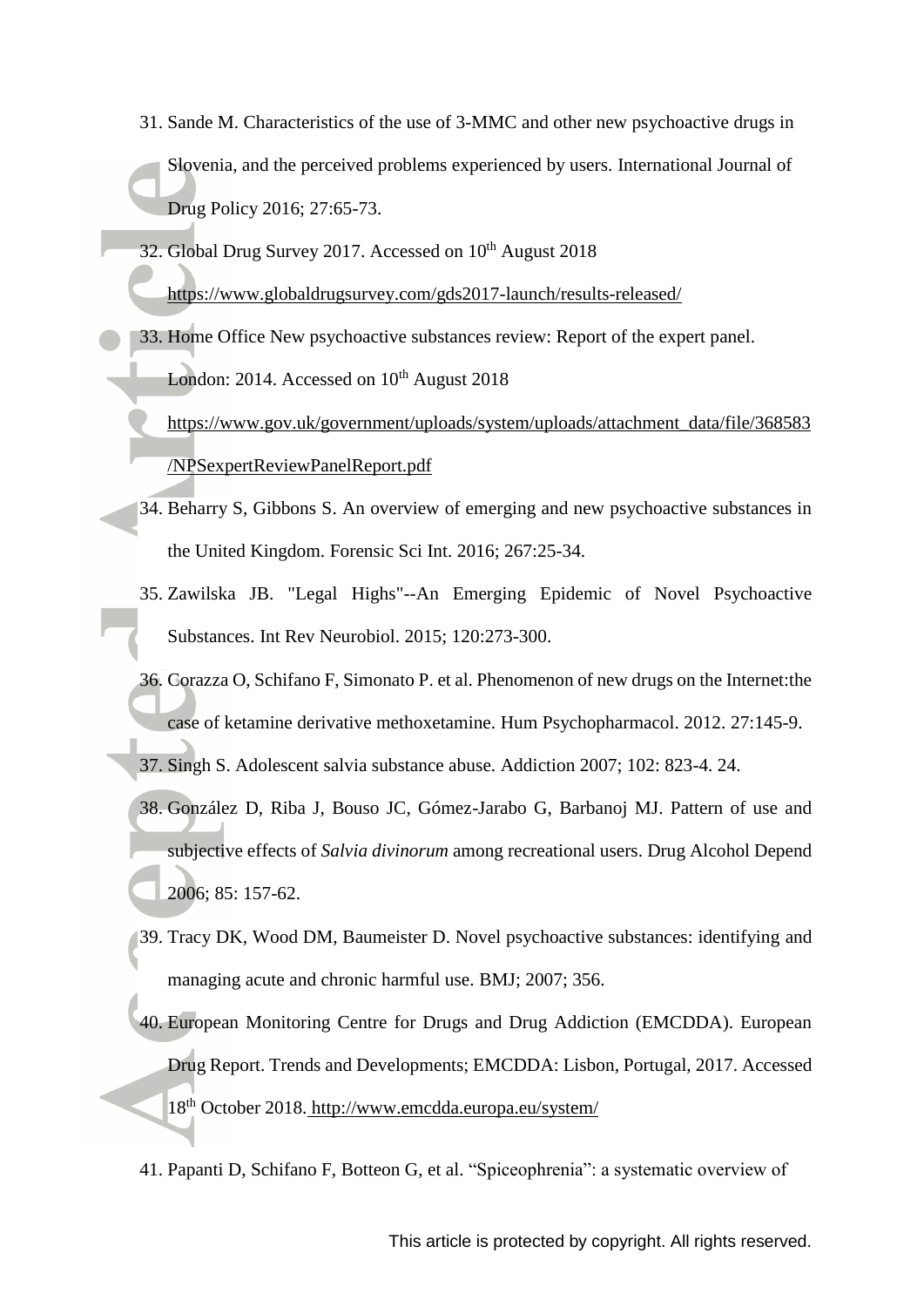"spice"-related psychopathological issues and a case report. Hum Psychopharmacol.

2013; 28:379-89.

- 42. Reuter P, Pardo B. New psychoactive substances: Are there any good options for regulating new psychoactive substances? International Journal of Drug Policy 2017; 40 117-122.
- 43. Penney J., Dargan PI, Padmore J, Wood DM, Norman, IJ. Epidemiology of adolescent substance use in London schools. QJM. 2016; 109(6), 405–409.
- 44. DfE and ACPO drug advice for schools: Advice for local authorities, headteachers,
	- school staff and governing bodies. London: Department for Education. 2012;

Accessed 18<sup>th</sup> October

2018[.https://www.gov.uk/government/uploads/system/uploads/attachment\\_data/file/2](https://www.gov.uk/government/uploads/system/uploads/attachment_data/file/270169/drug_advice_for_schools) [70169/drug\\_advice\\_for\\_schools](https://www.gov.uk/government/uploads/system/uploads/attachment_data/file/270169/drug_advice_for_schools) 

- 45. Hargreaves P. School‐based drug education and prevention: The impact of inspection and curriculum provision. Drugs and Alcohol Today. 2016; 16(2), 131–141.
- 46. Home Office New Psychoactive Substances (NPS) Resource pack for informal

educators and practitioners. 2017; Accessed 18<sup>th</sup> October 2018

[https://www.gov.uk/government/publications/new-psychoactive-substances-nps-](https://www.gov.uk/government/publications/new-psychoactive-substances-nps-resource-pack)

[resource-pack](https://www.gov.uk/government/publications/new-psychoactive-substances-nps-resource-pack)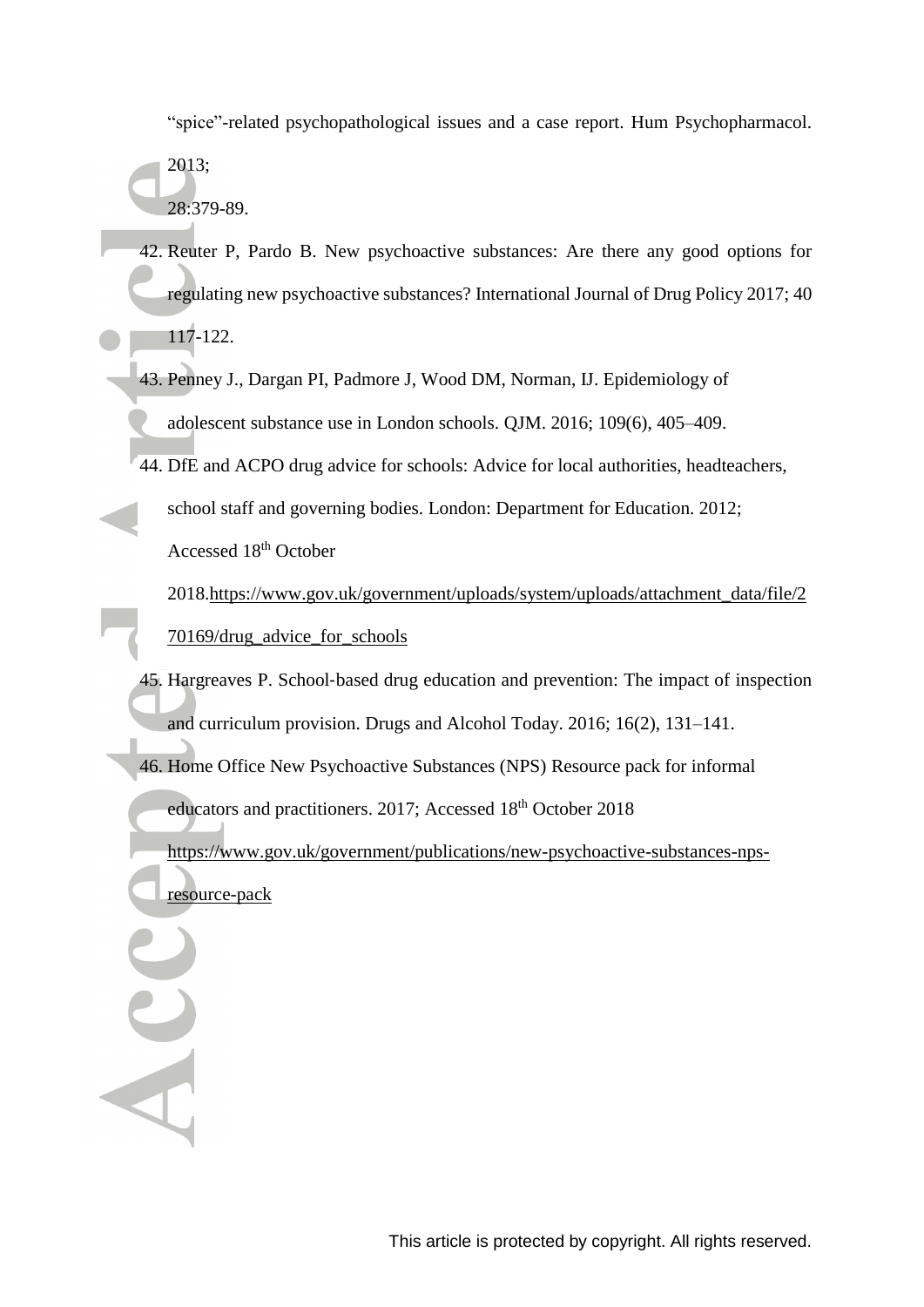

**Figure 1.** Source of NPS (a) setting of NPS use (b) and NPS information (c) in 2017 UK survey respondents. Data is expressed as % frequency responses of the 134 UK 2017 users. Absolute n number of responses denoted on histobar. Other sources of information on NPS (c) included friends, PubMed, ScienceDirect, medical case reports or simply trying them.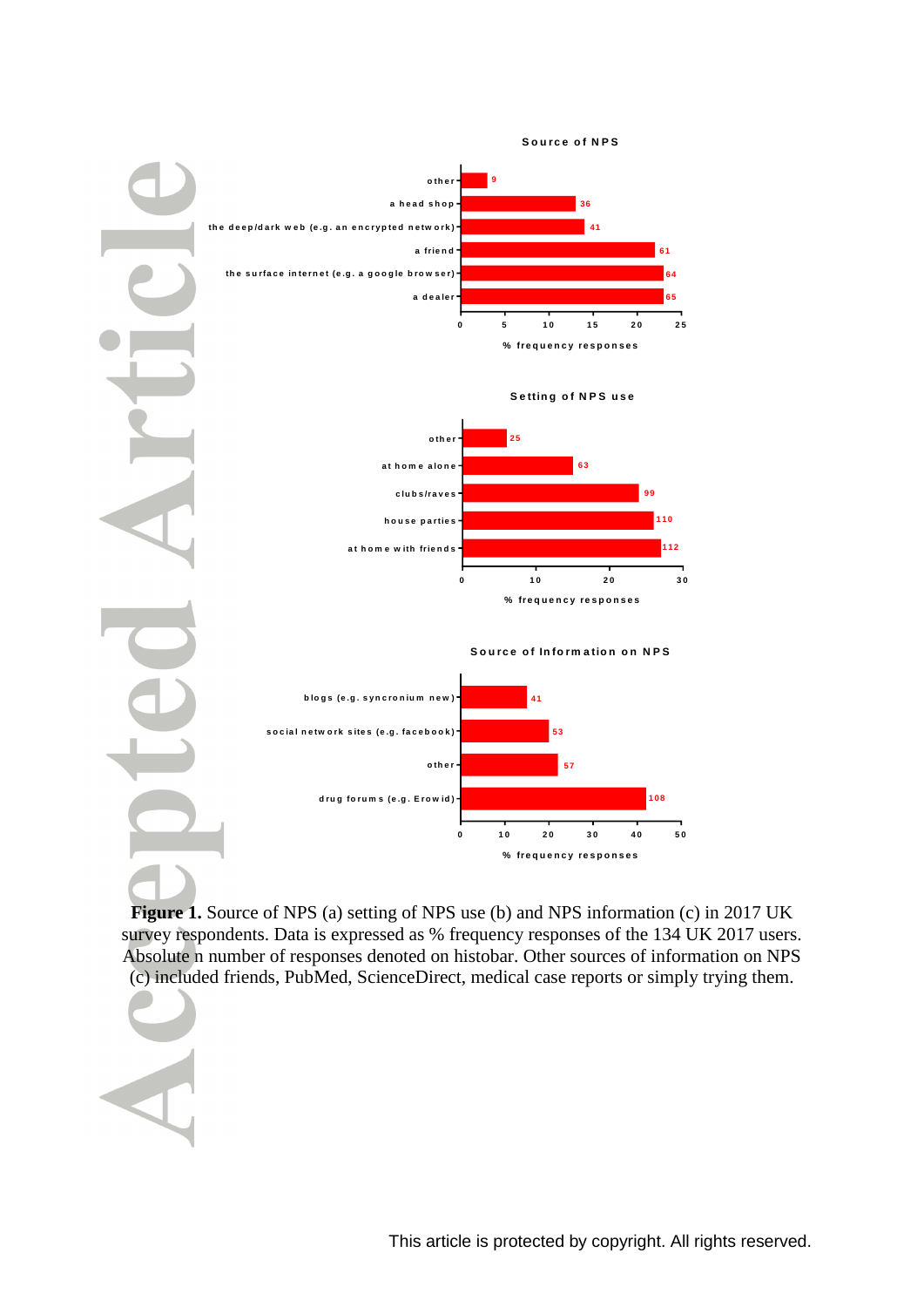

**Figure 2.** Types of NPS Used by 2015 and 2017 UK survey respondents. Data is expressed as absolute number of responses (on histobar) and % of user responses. Significant population proportional change  $p<0.05$  (z-test). The total number of responses is higher in 2017 users (354 responses, 3-4 NPS per user) compared with 2015 users (19 responses, 1-2 NPS per user). 'Other' NPS reported included stimulants, hallucinogens, dissociatives, sedatives and opioids. 2017 Other included kratom, 'shrooms, 5-MeO-dimethyltryptamine, dimethyltryptamine, etizolam, pyrazolam, mescaline, butyr-fentanyl, furanyl-fentanyl, diclazepam, ephenidine, clonazolam, diclazepam, methiopropamine, thiopropamine and entheogens. 2015 Other included kratom, Alpha -Methyl - Tryptamine, methylphenidate.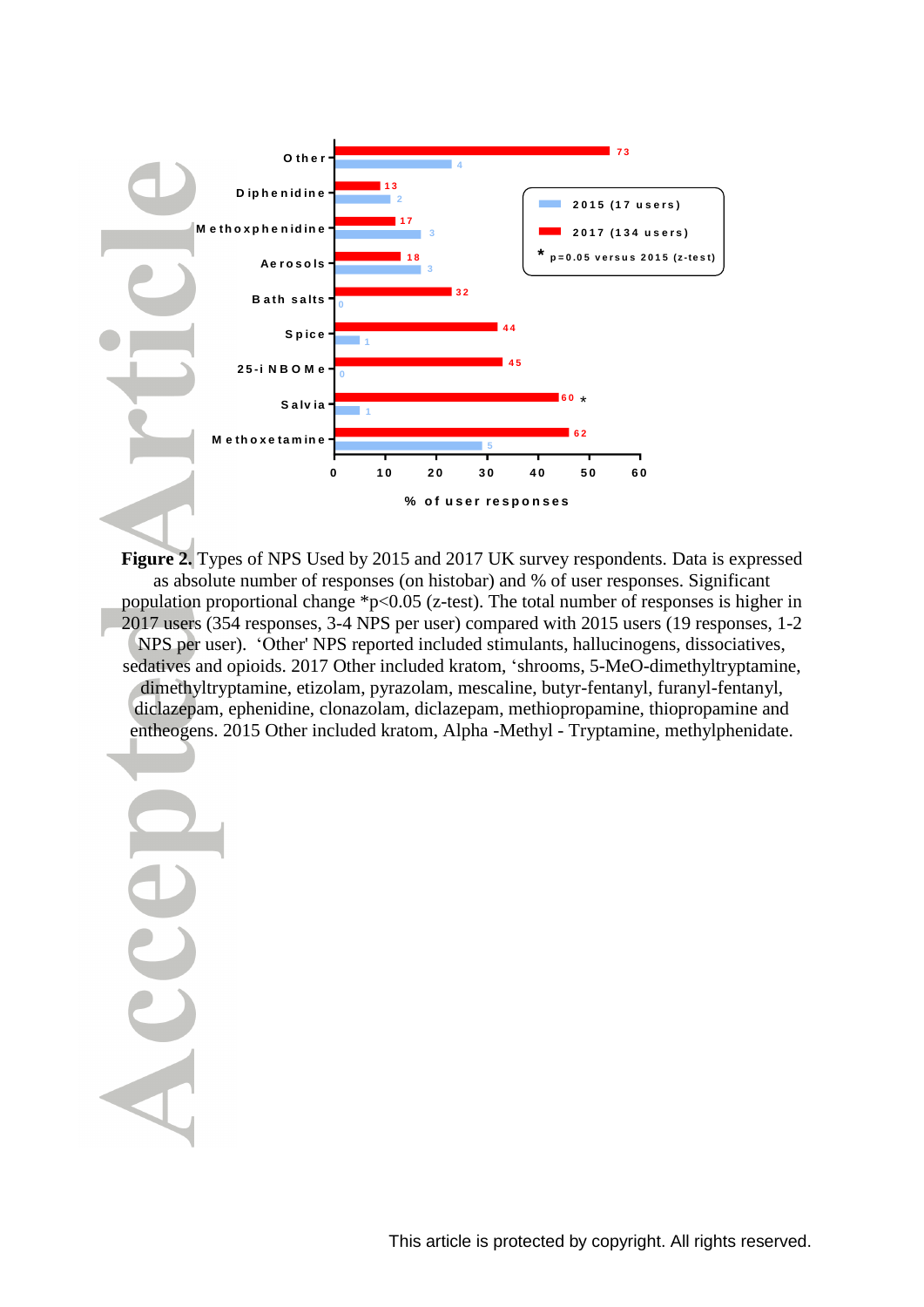

**Figure 3.** Preference for other substances used in combination with NPS in UK 2017 and 2015 respondents. Data is expressed as absolute number of responses (on histobar) and % of user responses. Significant population proportional change \*p<0.05 (z-test). Polydrug use is similar in both survey samples (2017, 441 total responses, 3-4 drug per user; 2015, 54 total

responses, 3-4 drug per user).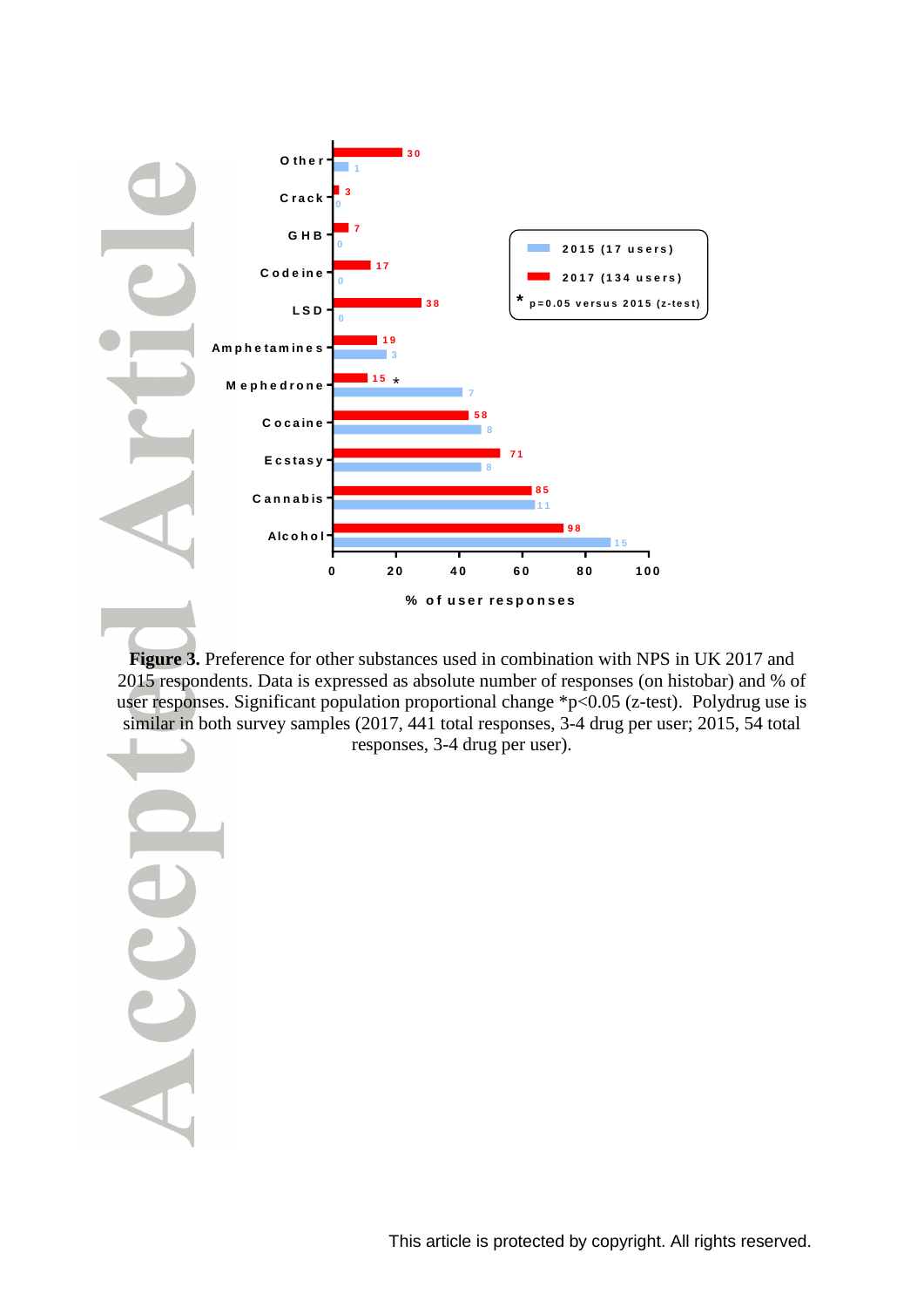

**Figure 4:** Subjective effects of NPS use. Data is expressed as absolute number of responses (on histobar) and % of user responses. Similar trends in subjective effects of NPS use in both survey samples (p>0.05, z test).

This article is protected by copyright. All rights reserved.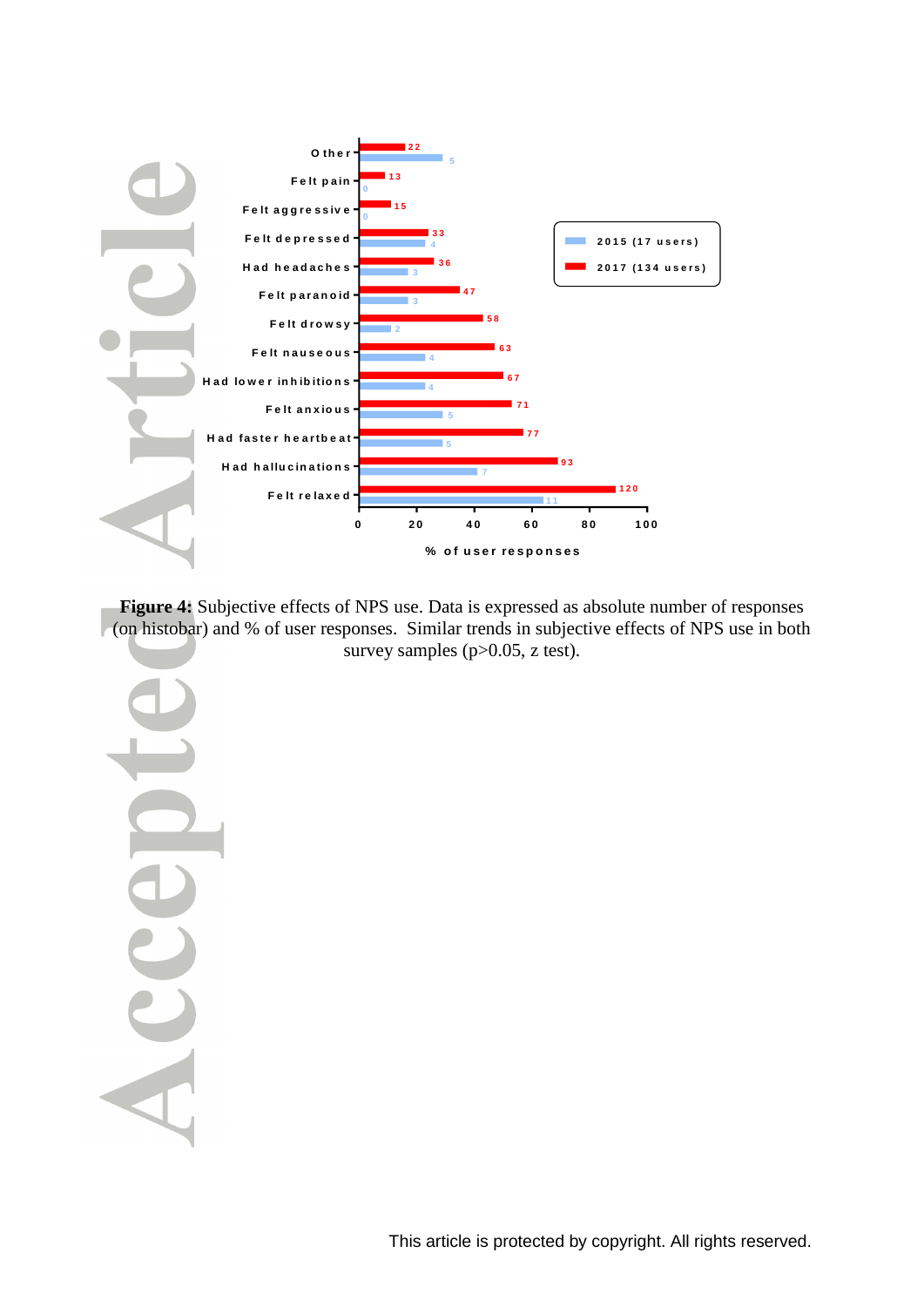

**Figure 5.** (a) User perception of health risks associated with NPS use and (b) 2017 user risk awareness by age. Data expressed as absolute number of responses (on histobar) and % of user respondents. There is a decreased trend  $(p>0.05)$  in health risk perception in 2017 survey sample compared with 2015 sample. There is no age group effect on risk awareness of the 2017 NPS users  $(p>0.05$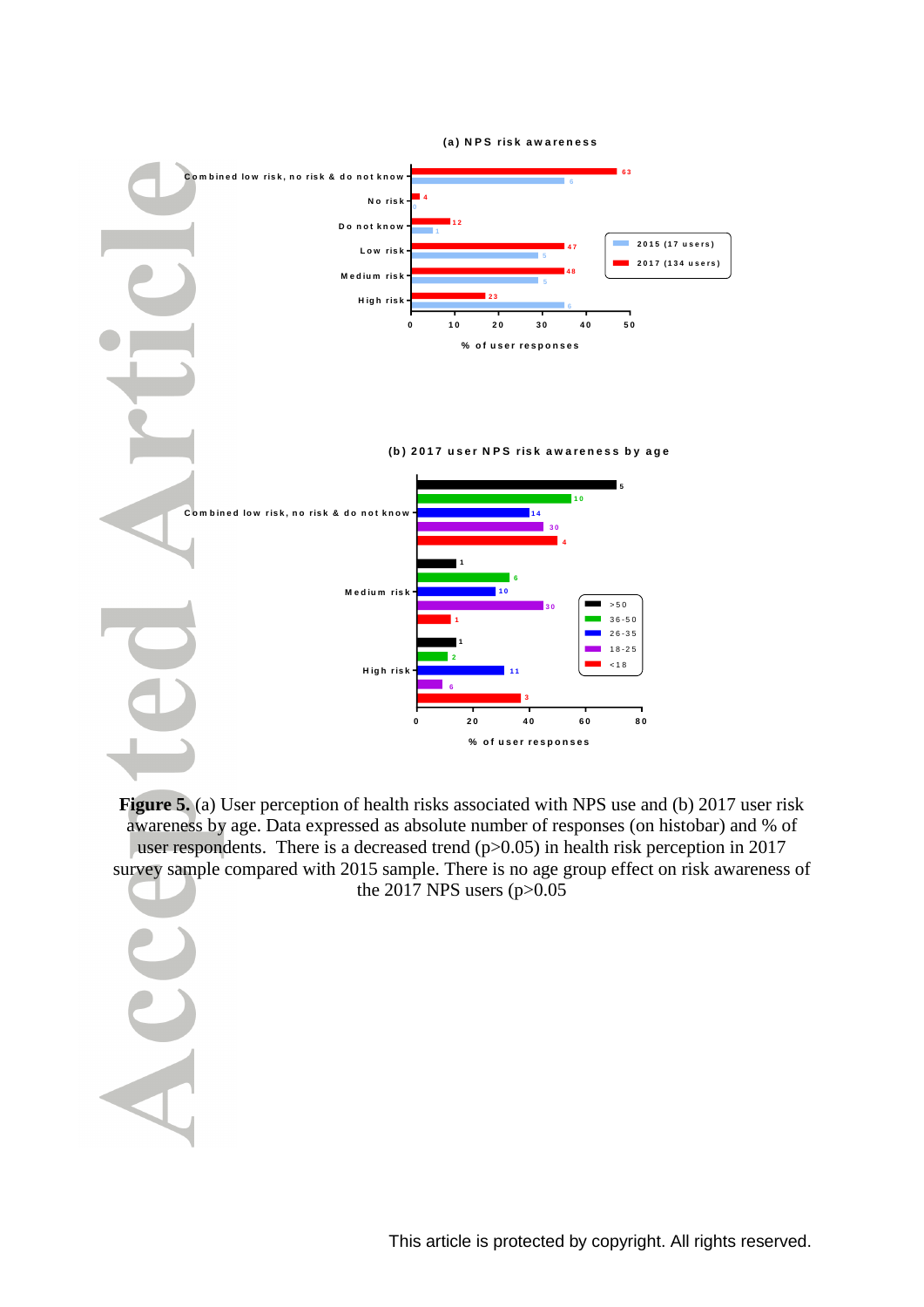**Table 1.** Demographics of UK respondents (absolute n number and %) in the 2015 and 2017

survey sample.

|                                      |                          | 2015           | 2017                      |                     |               |
|--------------------------------------|--------------------------|----------------|---------------------------|---------------------|---------------|
| <b>Characteristics</b>               | Total respondents (n=98) |                | Total respondents (n=500) | p value<br>(z-test, |               |
|                                      | $\mathsf{n}$             | %              | $\mathsf{n}$              | %                   | 2015 vs 2017) |
| Gender                               |                          |                |                           |                     |               |
| Male                                 | 34                       | 34.7           | 197                       | 39.4                | >0.05         |
| Female                               | 64                       | 65.3           | 303                       | 60.6                | >0.05         |
| Age (years)                          |                          |                |                           |                     |               |
| < 18                                 | $\mathbf{1}$             | $\mathbf{1}$   | 13                        | 2.6                 | >0.05         |
| 18-25                                | 87                       | 88.8           | 269                       | 53.8                | $*$ <0.05     |
| 26-35                                | 5                        | 5.1            | 90                        | 18                  | >0.05         |
| 36-50                                | 5                        | 5.1            | 73                        | 14.6                | >0.05         |
| $>50$                                | $\overline{0}$           | $\overline{0}$ | 55                        | 11                  | >0.05         |
| < 25 combined                        | 88                       | 89.8           | 282                       | 56.4                | $*$ <0.05     |
| <b>Sexual orientation</b>            |                          |                |                           |                     |               |
| Straight/heterosexual                | 88                       | 89.8           | 447                       | 89.4                | >0.05         |
| Homosexual                           | 5                        | 5.1            | 20                        | $\overline{4}$      | >0.05         |
| <b>Bisexual</b>                      | 5                        | 5.1            | 29                        | 5.8                 | >0.05         |
| Other~                               | $\mathbf 0$              | $\mathbf 0$    | 4                         | 0.8                 | >0.05         |
| <b>Highest level of</b><br>education |                          |                |                           |                     |               |
| <b>High School</b>                   | $\overline{4}$           | 4.1            | 31                        | 6.2                 | >0.05         |
| College                              | 9                        | 9.2            | 63                        | 12.6                | >0.05         |
| Undergraduate studies                | 71                       | 72.4           | 266                       | 53.2                | >0.05         |
| Postgraduate studies                 | 13                       | 13.3           | 137                       | 27.4                | >0.05         |
| Combined HE                          | 84                       | 85.7           | 403                       | 80.6                | >0.05         |

1

ĺ

<sup>1</sup> Other  $\tilde{ }$  denotes asexual, asexual, pansexual or preferred not to say. Significant population proportional difference  $\text{#p<0.05}$  (z-test) in <25 and 18-25 age group between 2015 and 2017 survey sample.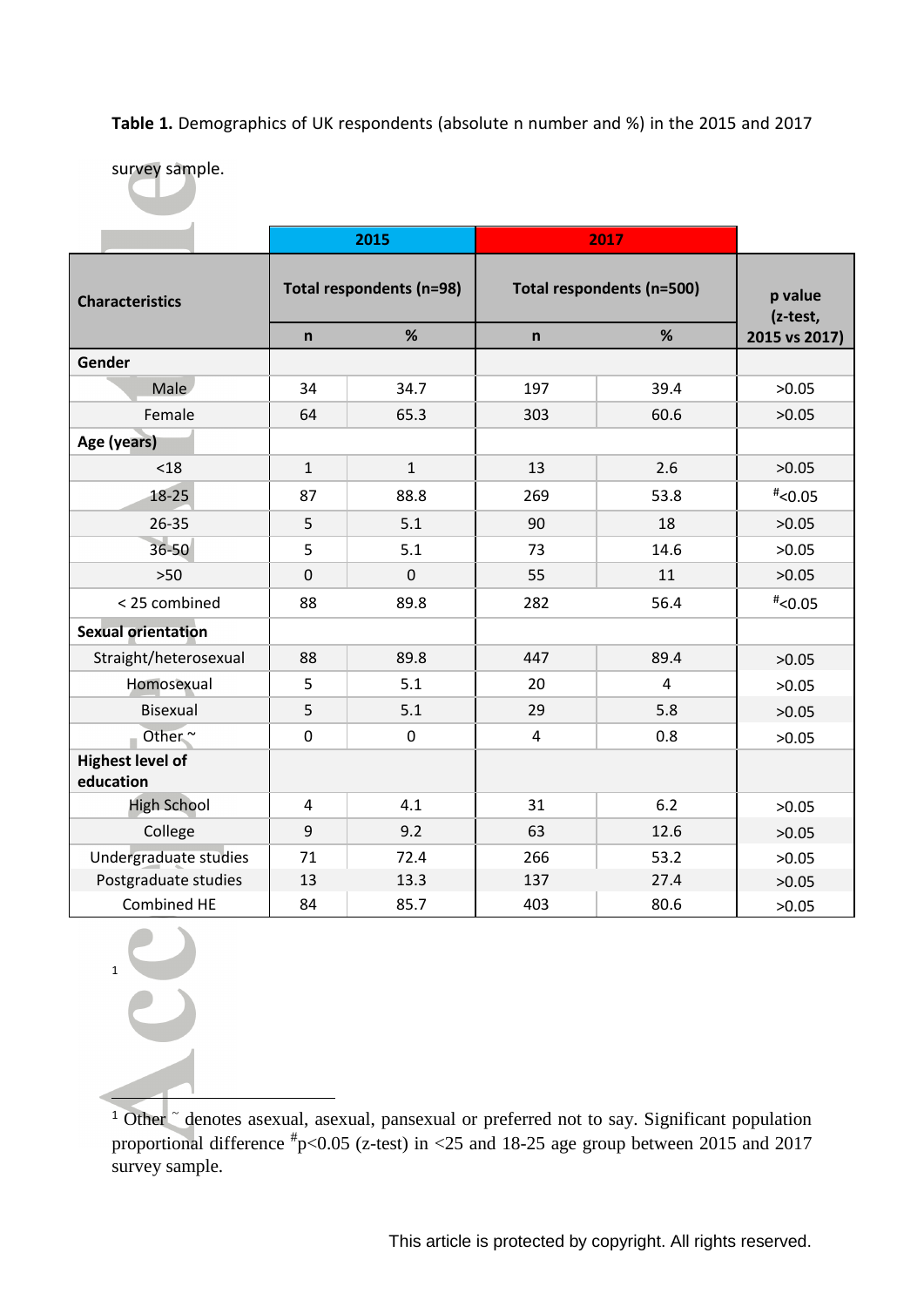#### **Table 2.** NPS Awareness (absolute number and %) of 2015 and 2017 UK survey respondents

|                                                                                                                                                                                    | 2015                              |           |                              |                                           |           |                              |                                         |
|------------------------------------------------------------------------------------------------------------------------------------------------------------------------------------|-----------------------------------|-----------|------------------------------|-------------------------------------------|-----------|------------------------------|-----------------------------------------|
|                                                                                                                                                                                    | <b>Number of responses</b><br>(%) |           | p value<br>(Chi-<br>Squared) | 2017<br><b>Number of responses</b><br>(%) |           | p value<br>(Chi-<br>Squared) | p value<br>(z-test,<br>2015 vs<br>2017) |
|                                                                                                                                                                                    | Yes                               | <b>No</b> |                              | <b>Yes</b>                                | <b>No</b> |                              |                                         |
|                                                                                                                                                                                    | 71 (72%)                          | 27 (28%)  |                              | 434 (87%)                                 | 66 (13%)  |                              | >0.05                                   |
| <b>Demographics</b><br>Gender                                                                                                                                                      |                                   |           | 0.637                        |                                           |           | 0.223                        |                                         |
| Male                                                                                                                                                                               | 26 (76%)                          | 8 (24%)   |                              | 176 (89%)                                 | 21 (11%)  |                              | >0.05                                   |
| Female                                                                                                                                                                             | 45 (70%)                          | 19 (30%)  |                              | 258 (85%)                                 | 45 (15%)  |                              | >0.05                                   |
| <b>Sexual orientation</b>                                                                                                                                                          |                                   |           | 0.33                         |                                           |           | 0.626                        |                                         |
| Straight/heterosexual                                                                                                                                                              | 62 (70%)                          | 26 (30%)  |                              | 386 (86%)                                 | 61 (14%)  |                              | >0.05                                   |
| Homosexual                                                                                                                                                                         | 4 (80%)                           | 1 (20%)   |                              | 18 (90%)                                  | 2(10%)    |                              | >0.05                                   |
| <b>Bisexual</b>                                                                                                                                                                    | 5 (100%)                          | $0(0\%)$  |                              | 27 (93%)                                  | 2(7%)     |                              | >0.05                                   |
| Other $\sim$                                                                                                                                                                       |                                   |           |                              | 3(75%)                                    | 1 (25%)   |                              | nd                                      |
| <b>Employment</b>                                                                                                                                                                  |                                   |           | $*0.031$                     |                                           |           | 0.076                        |                                         |
| Full time                                                                                                                                                                          | 19 (90%)                          | 2(10%)    |                              | 169 (86%)                                 | 28 (14%)  |                              | >0.05                                   |
| Part time                                                                                                                                                                          | 22 (71%)                          | 9 (29%)   |                              | 134 (91%)                                 | 13 (9%)   |                              | >0.05                                   |
| Not employed (looking for<br>work)                                                                                                                                                 | 9(50%)                            | 9(50%)    |                              | 37 (77%)                                  | 11 (23%)  |                              | >0.05                                   |
| Not employed (not looking<br>for work)                                                                                                                                             | 16 (84%)                          | 3(16%)    |                              | 72 (85%)                                  | 13 (15%)  |                              | >0.05                                   |
| Other~                                                                                                                                                                             | 5 (56%)                           | 4 (44%)   |                              | 22 (96%)                                  | 1(4%)     |                              | $*$ <0.05                               |
| <b>Education</b>                                                                                                                                                                   |                                   |           | $*0.031$                     |                                           |           | 0.176                        |                                         |
| High school                                                                                                                                                                        | 3(75%)                            | 1 (25%)   |                              | 30 (97%)                                  | 1(3%)     |                              | >0.05                                   |
| <b>College</b>                                                                                                                                                                     | 4 (44%)                           | 5 (56%)   |                              | 58 (92%)                                  | 5(8%)     |                              | $^{\sf\#}\!\!$ 0.01                     |
| Undergraduate studies                                                                                                                                                              | 57 (80%)                          | 14 (20%)  |                              | 229 (86%)                                 | 37 (14%)  |                              | >0.05                                   |
| Postgraduate studies                                                                                                                                                               | 6(46%)                            | 7 (54%)   |                              | 114 (83%)                                 | 23 (17%)  |                              | $*$ <0.05                               |
| combined High<br>school/College                                                                                                                                                    | 7 (54%)                           | 6 (46%)   |                              | 88 (94%)                                  | 6(6%)     |                              | $^{\text{\tt\#H}}0.01$                  |
| Other $\sim$                                                                                                                                                                       | 1 (100%)                          | $0(0\%)$  |                              | 3 (100%)                                  | $0(0\%)$  |                              | >0.05                                   |
| Age                                                                                                                                                                                |                                   |           | 0.131                        |                                           |           | 0.191                        |                                         |
| <under 18<="" td=""><td><math>0(0\%)</math></td><td>1 (100%)</td><td></td><td>13 (100%)</td><td><math>0(0\%)</math></td><td></td><td><math>\text{***}</math>&lt;0.001</td></under> | $0(0\%)$                          | 1 (100%)  |                              | 13 (100%)                                 | $0(0\%)$  |                              | $\text{***}$ <0.001                     |
| $18 - 25$                                                                                                                                                                          | 65 (75%)                          | 22 (25%)  |                              | 228 (85%)                                 | 41 (15%)  |                              | >0.05                                   |
| 26-35                                                                                                                                                                              | 2 (40%)                           | 3(60%)    |                              | 81 (90%)                                  | 9(10%)    |                              | $*$ <0.05                               |
| 36-50                                                                                                                                                                              | 4 (80%)                           | 1 (20%)   |                              | 61 (84%)                                  | 12 (16%)  |                              | >0.05                                   |
| >Over 50                                                                                                                                                                           |                                   |           |                              | 51 (93%)                                  | 4 (7%)    |                              | nd                                      |

2

-

<sup>2</sup> Other ~ refers to: Sexual orientation - asexual, pansexual, preferred not to say. Employment semi voluntary, freelancer, out of work due to injury, disabled, long term sick, study-based practice. Education - qualified accountant ACCA, diploma, vendor qualifications. Significant difference \*p<0.05 Chi-Squared test;  $\frac{4}{3}$ p<0.05,  $\frac{4}{3}$ p<0.01,  $\frac{4}{3}$ p<0.001 population proportional difference between 2015 and 2017 (z-test).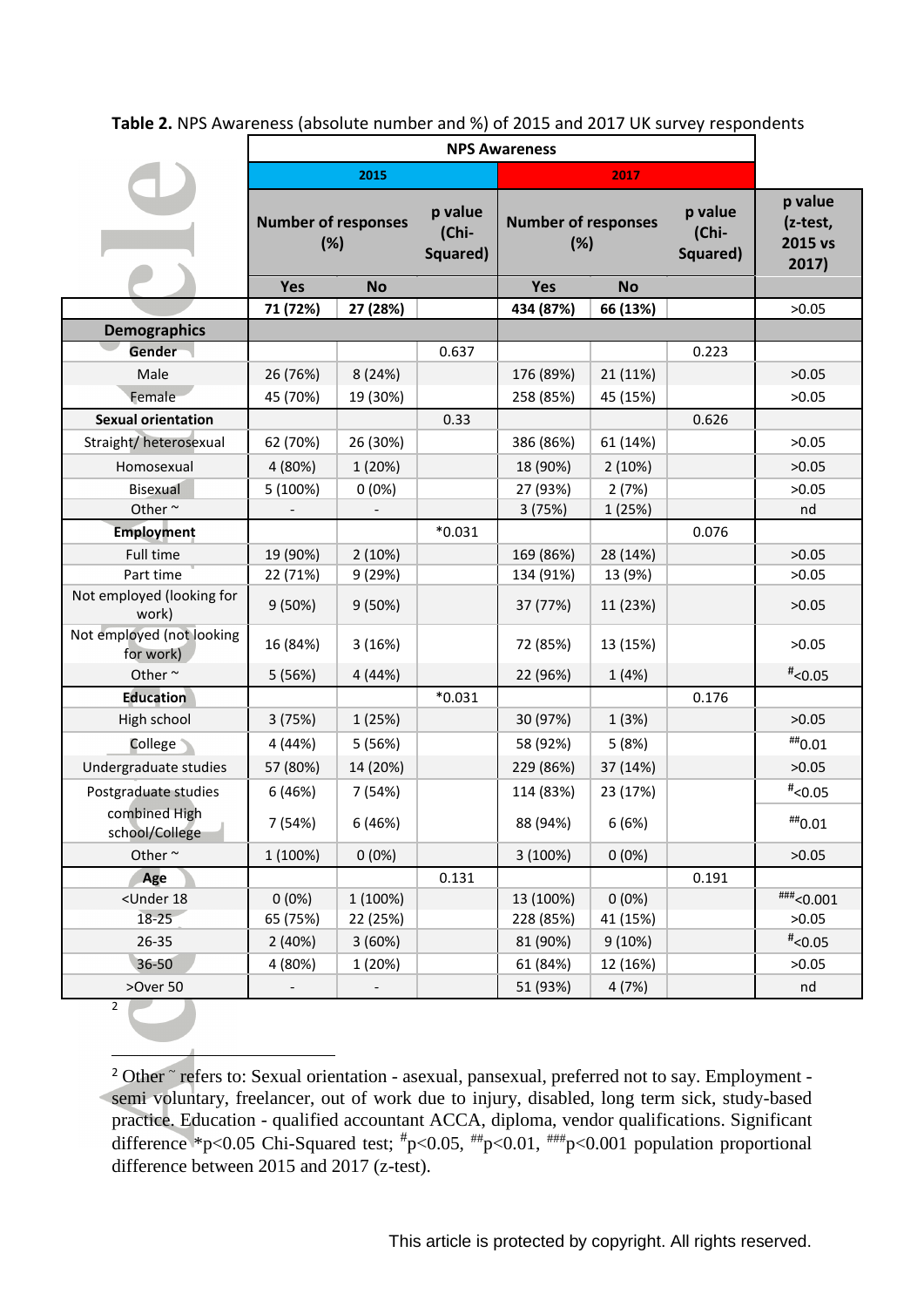# **Table 3.** NPS Use (absolute number and %) of 2015 and 2017 UK survey respondents

|                                                                                                                            | <b>NPS Use</b>                    |                  |                              |                                   |           |                              |                                |  |
|----------------------------------------------------------------------------------------------------------------------------|-----------------------------------|------------------|------------------------------|-----------------------------------|-----------|------------------------------|--------------------------------|--|
|                                                                                                                            | 2015                              |                  |                              | 2017                              |           |                              |                                |  |
|                                                                                                                            | <b>Number of responses</b><br>(%) |                  | p value<br>(Chi-<br>Squared) | <b>Number of responses</b><br>(%) |           | p value<br>(Chi-<br>Squared) | p value<br>(z-test,<br>2015 vs |  |
|                                                                                                                            | Yes                               | <b>No</b>        |                              | Yes                               | <b>No</b> |                              | 2017)                          |  |
|                                                                                                                            | 17 (17%)                          | 81 (83%)         |                              | 134 (27%)                         | 366 (73%) |                              | 0.248                          |  |
| <b>Demographics</b>                                                                                                        |                                   |                  |                              |                                   |           |                              |                                |  |
| Gender                                                                                                                     |                                   |                  | 0.27                         |                                   |           | $***<0.001$                  |                                |  |
| Male                                                                                                                       | 8 (24%)                           | 26 (76%)         |                              | 95 (48%)                          | 102 (52%) |                              | 0.12                           |  |
| Female                                                                                                                     | 9(14%)                            | 55 (86%)         |                              | 39 (13%)                          | 264 (87%) |                              | >0.05                          |  |
| <b>Sexual orientation</b>                                                                                                  |                                   |                  | 0.572                        |                                   |           | 0.319                        |                                |  |
| Straight/heterosexual                                                                                                      | 16 (18%)                          | 72 (82%)         |                              | 115 (26%)                         | 332 (74%) |                              | >0.05                          |  |
| Homosexual                                                                                                                 | 0                                 | 5 (100%)         |                              | 6 (30%)                           | 14 (70%)  |                              | >0.05                          |  |
| <b>Bisexual</b>                                                                                                            | 1 (20%)                           | 4 (80%)          |                              | 12 (41%)                          | 17 (59%)  |                              | >0.05                          |  |
| Other $\sim$                                                                                                               | 0                                 | $\boldsymbol{0}$ |                              | 1 (25%)                           | 3(75%)    |                              | >0.05                          |  |
| <b>Employment</b>                                                                                                          |                                   |                  | $*0.008$                     |                                   |           | $**<0.01$                    |                                |  |
| Full time                                                                                                                  | 9 (43%)                           | 12 (57%)         |                              | 56 (28%)                          | 141 (72%) |                              | >0.05                          |  |
| Part time                                                                                                                  | 5(16%)                            | 26 (84%)         |                              | 28 (19%)                          | 119 (81%) |                              | >0.05                          |  |
| Not employed (looking for<br>work)                                                                                         | 1(6%)                             | 17 (94%)         |                              | 16 (33%)                          | 32 (67%)  |                              | >0.05                          |  |
| Not employed (not looking<br>for work)                                                                                     | 2(11%)                            | 17 (89%)         |                              | 22 (26%)                          | 63 (74%)  |                              | >0.05                          |  |
| Other $\sim$                                                                                                               | $0(0\%)$                          | 9 (100%)         |                              | 12 (52%)                          | 11 (48%)  |                              | $*$ <0.05                      |  |
| <b>Education</b>                                                                                                           |                                   |                  | 0.473                        |                                   |           | $**<0.001$                   |                                |  |
| High school                                                                                                                | 1 (25%)                           | 3(75%)           |                              | 18 (58%)                          | 13 (42%)  |                              | >0.05                          |  |
| College                                                                                                                    | 2(22%)                            | 7 (78%)          |                              | 33 (52%)                          | 30 (48%)  |                              | 0.15                           |  |
| Undergraduate studies                                                                                                      | 14 (20%)                          | 57 (80%)         |                              | 62 (23%)                          | 204 (77%) |                              | >0.05                          |  |
| Postgraduate studies                                                                                                       | 0(0%)                             | 13 (100%)        |                              | 20 (15%)                          | 117 (85%) |                              | >0.05                          |  |
| combined High<br>school/College                                                                                            | 3 (23%)                           | 10 (77%)         |                              | 51 (54%)                          | 43 (46%)  |                              | 0.13                           |  |
| Other $\sim$                                                                                                               | $0(0\%)$                          | 1 (100%)         |                              | 1 (33%)                           | 2(67%)    |                              | >0.05                          |  |
| Age                                                                                                                        |                                   |                  | 0.717                        |                                   |           | $***<0.001$                  |                                |  |
| <under 18<="" td=""><td>0(0%)</td><td>1 (100%)</td><td></td><td>8 (62%)</td><td>5 (38%)</td><td></td><td>0.11</td></under> | 0(0%)                             | 1 (100%)         |                              | 8 (62%)                           | 5 (38%)   |                              | 0.11                           |  |
| $18 - 25$                                                                                                                  | 16 (18%)                          | 71 (82%)         |                              | 66 (25%)                          | 203 (75%) |                              | >0.05                          |  |
| 26-35                                                                                                                      | 1 (20%)                           | 4 (80%)          |                              | 35 (39%)                          | 55 (61%)  |                              | >0.05                          |  |
| 36-50                                                                                                                      | 0(0%)                             | 5 (100%)         |                              | 18 (25%)                          | 55 (75%)  |                              | >0.05                          |  |
| >Over 50                                                                                                                   | 0                                 | $\bf{0}$         |                              | 7 (13%)                           | 48 (87%)  |                              | >0.05                          |  |
| combined <25<br>3                                                                                                          | 16 (18%)                          | 72 (82%)         |                              | 74 (26%)                          | 208 (73%) |                              | >0.05                          |  |

<sup>3</sup> Other ~ refers to: Sexual orientation - asexual, pansexual, preferred not to say. Employment semi voluntary, freelancer, out of work due to injury, disabled, long term sick, study-based practice. Education - qualified accountant ACCA, diploma, vendor qualifications. Significant difference \*p<0.05, \*\*p<0.01, \*\*\*p<0.001, Chi-Squared test; #p<0.05 population proportional difference between 2015 and 2017 (z-test).

-